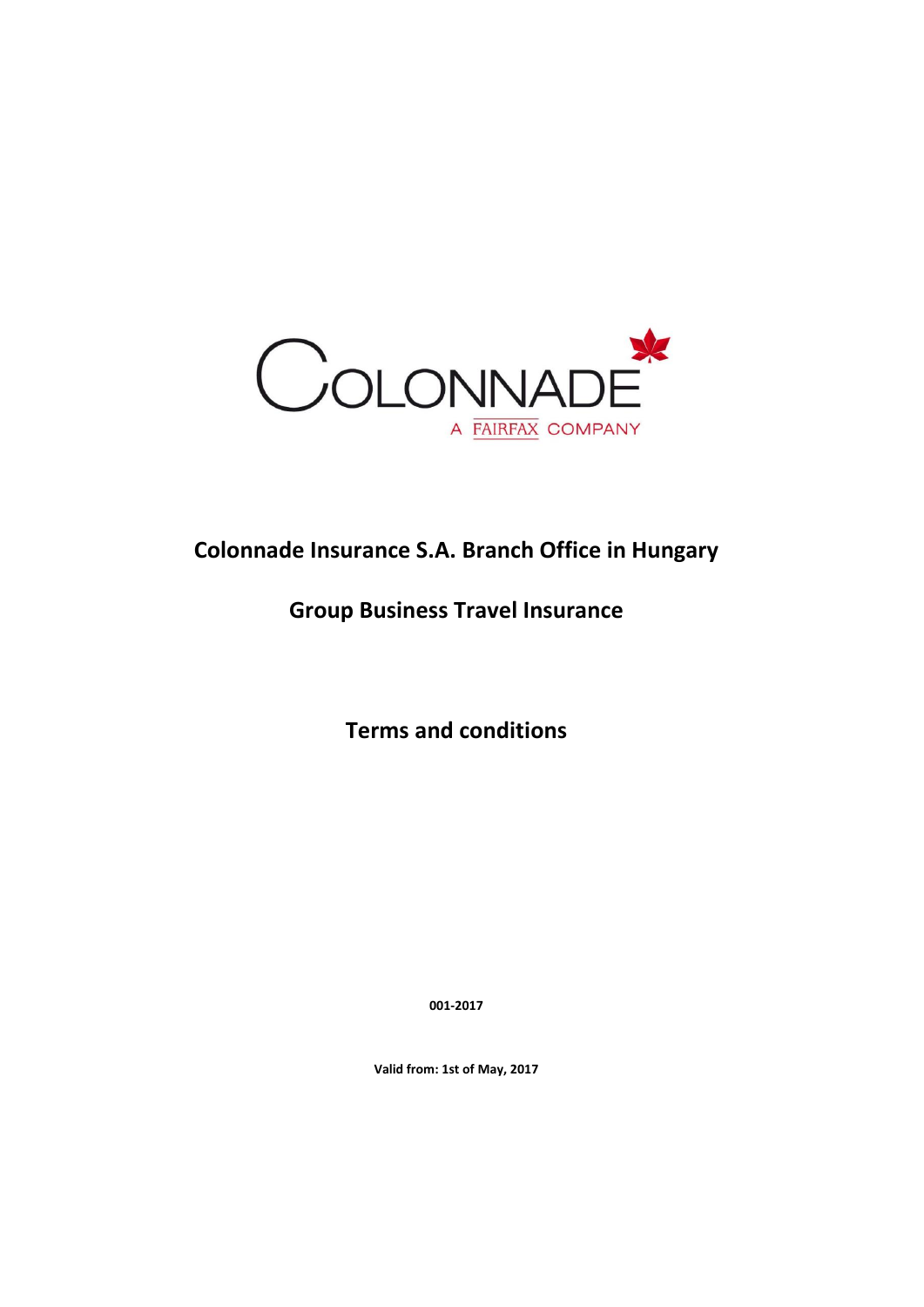

# **General Policy Definitions applicable to all Sections**

Certain words in this policy have a specific meaning. They have this specific meaning wherever they appear in the policy, schedule, payment tables or endorsements and are shown in *italic print*.

# *Accident*

A sudden and unexpected event caused by visible and external means.

## *Any One Accident Limit*

The maximum amount the *Insurer* will pay in the aggregate under this and any other personal accident insurance issued by the *Insurer* in the *Policyholder's* name in respect of all *Insured Persons* suffering *Accidental Bodily Injury* in the same *Accident* or series of *Accidents*  contributed to, caused by, or consequent upon the same original event.

# *Annual Salary*

The total gross basic annual salary excluding payments for overtime, commission or bonus payable by the *Policyholder* to the *Insured Person* at the date *Bodily Injury* is sustained. For weekly paid *Insured Persons Annual Salary* will be calculated by taking the average gross basic weekly salary of the *Insured Person* for the thirteen weeks prior to sustaining *Bodily Injury* and multiplying this amount by fifty-two.

## *Assistance Service*

Colonnade's Emergency Assistance Service with Emergency Helpline: *+36 1 460 1500 (24 Hour)*

## *Associated Company*

A company or organisation of the *Policyholder* whose name has been advised to and accepted by the *Insurer.*

## *Beneficiary*

In case of death of the *Insured Person*, the *Beneficiary* is*,* unless otherwise confirmed in writing by the *Insured Person,* a legal heir according to the laws of Hungary. For all other benefits, the *Beneficiary* is the *Insured Person.*

## *Bodily Injury*

Injury to the body caused by an *Accident* which occurs during the *Period of Insurance* and not by any gradual cause. It does not include:

- *Sickness,* unless this results from injury to the body;
- post-traumatic stress disorder; or
- a psychological or psychiatric illness or condition except incurable insanity where such condition is a direct consequence of an *Accident*.

#### *Business Trip*

Any trip undertaken primarily for the purpose of the *Policyholder's* business which commences during the *Period of Insurance* and is scheduled to last for a maximum duration of 180 days unless agreed otherwise in writing by the *Insurer*. Non-business activities are covered during the duration of a *Business Trip.*

#### *Child*

Any child of the *Insured Person* who is unmarried and under 19 years of age or 25 years of age if in full-time education.

# *Daily Wage*

For monthly paid *Employees* this will be calculated by dividing the *Insured Persons Annual Salary* by three hundred and sixty five.

#### *Daily Net Wage*

For monthly paid *Employees* this will be calculated by dividing the *Insured Persons Annual Salary* by three hundred and sixty five and by deducting the amount of personal income tax and other contributions to be paid by the *Insured* under the relevant law.

#### *Daily Gross Wage*

For monthly paid *Employees* this will be calculated by dividing the *Insured Persons Annual Salary* by three hundred and sixty five.

# *Deductible*

An amount shown on the *Schedule* as a percentage, a definite sum or a fixed amount or number of days, which will be deducted from each claim payment for a specific benefit*.*

#### *Employee*

Any person employed by the *Policyholder***.**

#### *Insured Person*

Any person shown in the *Schedule* as being an *Insured Person*. Cover applies until the end of the *Period of Insurance* or the date upon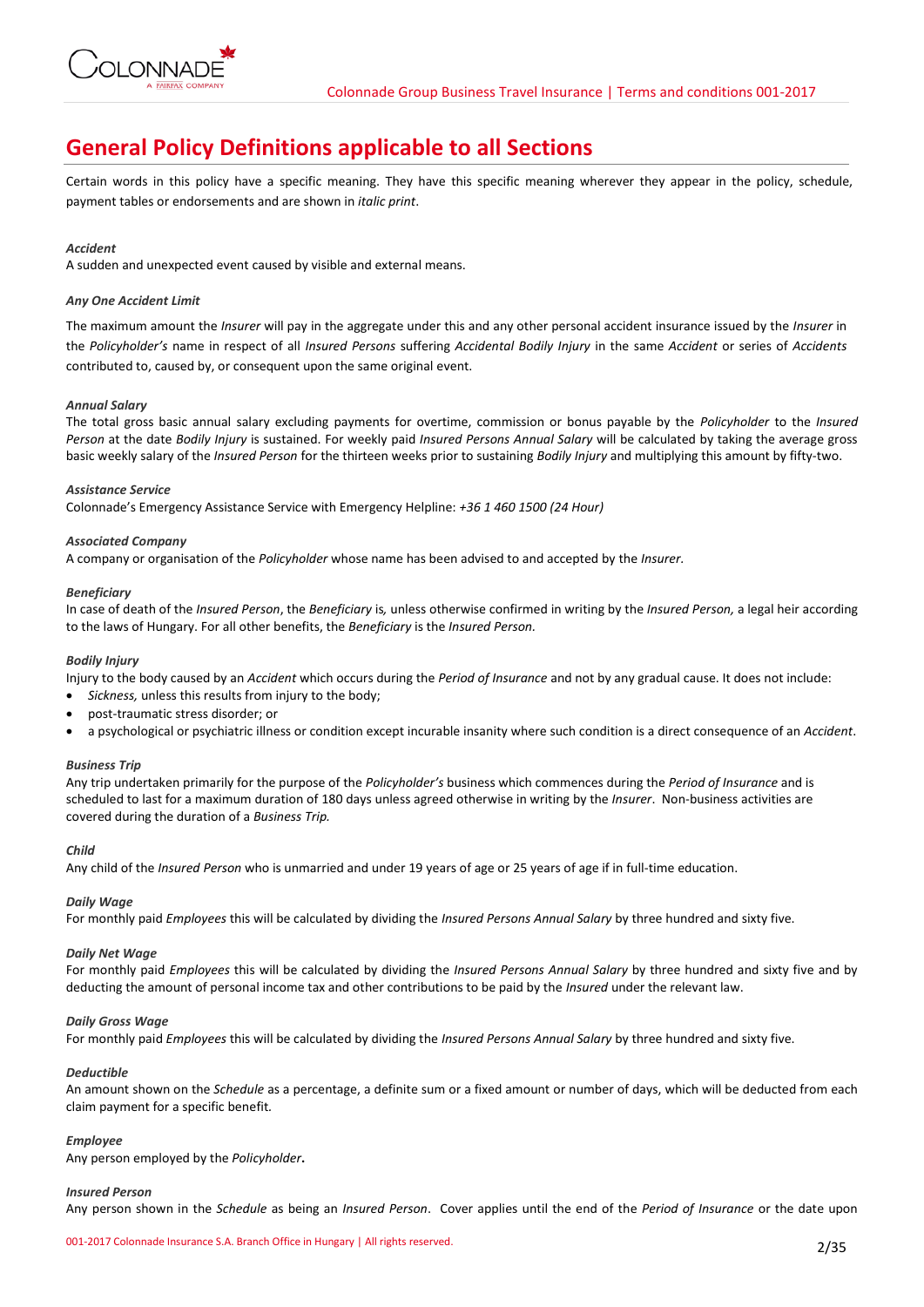

which the *Insured Person* ceases being an *Employee* of the *Policyholder,* whichever occurs first unless otherwise agreed in writing by the *Insurer.*

## *Insurer*

Insurer means Colonnade Insurance S.A. Branch Office in Hungary (H-1143 Budapest, Stefánia út 51.; Company registration number: Registry Court 01-17-000514; Phone number: +36 1 460 1400; Mailing address: 1143 Budapest, Stefánia út 51.) Founder of Colonnade Insurance S.A. Branch Office in Hungary: Colonnade Insurance S.A. (20, Rue Eugéne Ruppert, L-2453 Luxemburg), registered by Registre de Commerce et des Sociétés, Luxemburg, register number : B 61605, licence issued by Grand-Duche de Luxemburg, Minister des Finances, Commissariat aux Assurances (L-1840 Luxemburg, Bureaux: 7, Boulevard Joseph II.) licence number: S 068/15.

## *Insurance Act*

Act LXXXVIII on Insurers and Insurance Activity of 2014 and any amendments

## *Medical Practitioner*

Any suitably qualified and registered Medical Practitioner other than:

- a) an *Insured Person,*
- b) a member of the immediate family of an *Insured Person,*
- c) an *Employee.*

## *Operative Time*

The period of time during the *Period of Insurance* during which the *Policyholder* or an *Insured Person* is covered by this policy (as outlined in the *Schedule* and described later in this policy wording).

#### *Partner*

Is a person under age 80 who permanently living in the same household with the *Insured Person.* but not legally related to.

## *Period of Insurance*

The period shown in the *Schedule*.

## *Permanent Country of Residence*

A country in which an *Insured Person* resides or has resided for a period of 6 months or longer in the previous 12 months.

#### *Policyholder*

The insured company or organisation shown in the *Schedule*.

#### *Schedule*

The document showing details of the cover the *Policyholder* has bought.

# *Scheduled Flight*

A flight which originates or ends at an internationally recognised airport according to the published schedule of an airline.

# *Scheduled Flight Accumulation Limit*

The maximum amount the *Insurer* will pay in the aggregate under this and any other personal accident insurance issued by the *Insurer* in the *Policyholder'*s name in respect of all *Insured Persons* suffering *Bodily Injury* in the same *Scheduled Flight Accident* or series of *Scheduled Flight Accidents* contributed to, caused by, or consequent upon the same original event.

#### *Sickness*

Any fortuitous bodily illness or sickness, diagnosed during the *Period of Insurance,* but excluding any illness or sickness which arises out of a condition or defect for which medical treatment was advised, sought out, or should have reasonably been sought out, or received within 12 months before the date coverage began.

#### *Sum Insured*

The maximum amount of cover up to which the *Policyholder* or an *Insured Person* can claim.

# *Terrorism*

An act, including threats of or actual force or violence by, of any person or group of persons, whether acting alone or on behalf of or in connection with any organisation or Government, committed for political, religious, ideological or ethical purposes or reasons including the intention to influence any government and/or to put the public or any section of the public in fear.

#### *Usual and reasonable costs*

Fees and charges where they are incurred, but not to include charges that would not have been paid if no insurance existed and excluding charges for medical treatment that is not medically necessary either within the *Period of Insurance* or during the *Trip* (whichever ends first).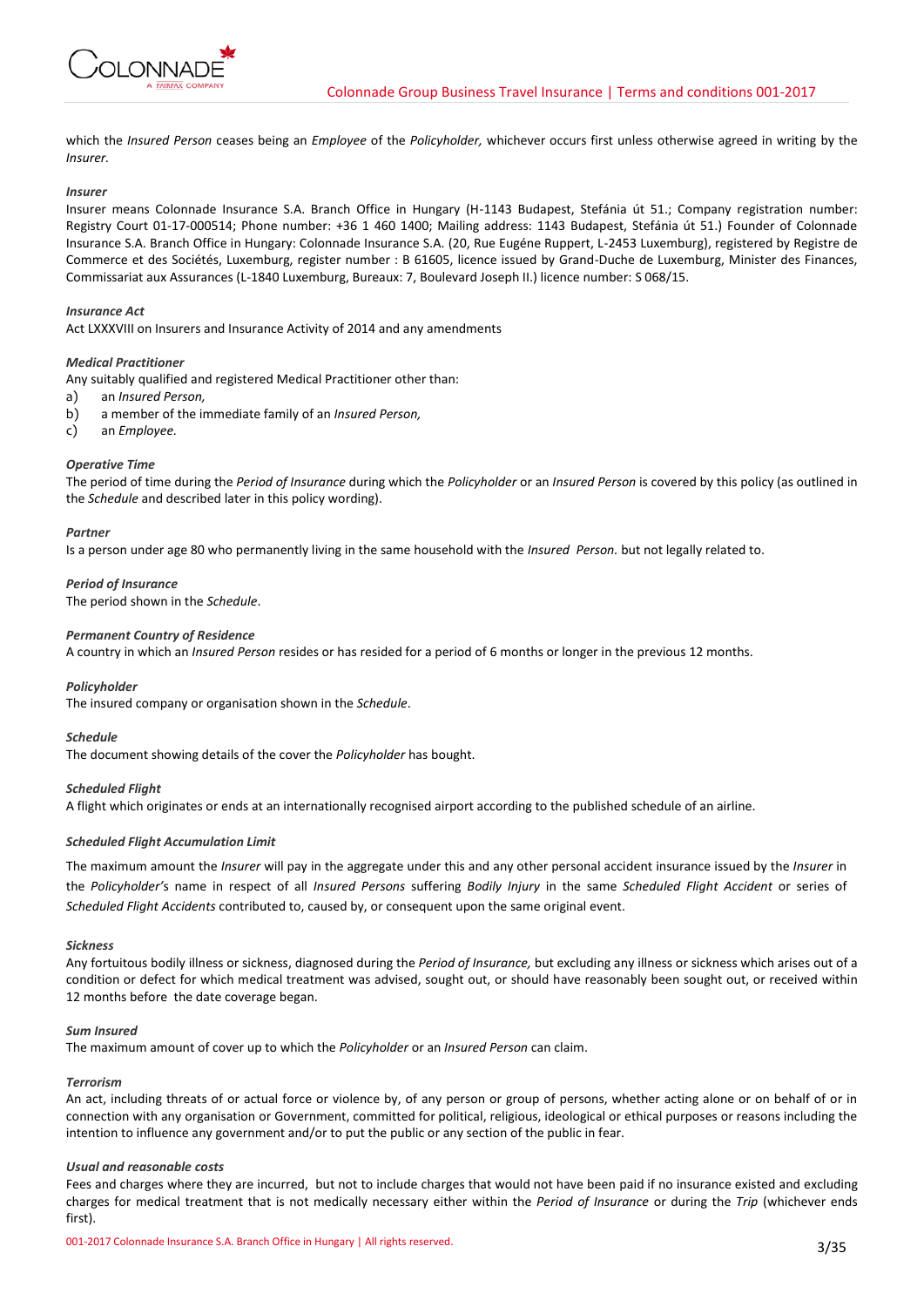

# *Trip*

Any trip which commences during the *Period of Insurance* and is scheduled to last for a maximum duration of 180 days unless otherwise agreed in writing by the *Insurer.*

#### *War*

Any activity arising out of, or attempt to participate in, the use of military force between nations, civil war, revolution and invasion., insurrection, use of military power or usurpation of government or military power, intentional use of military force to intercept, prevent, or mitigate any known or suspected act of *Terrorism.*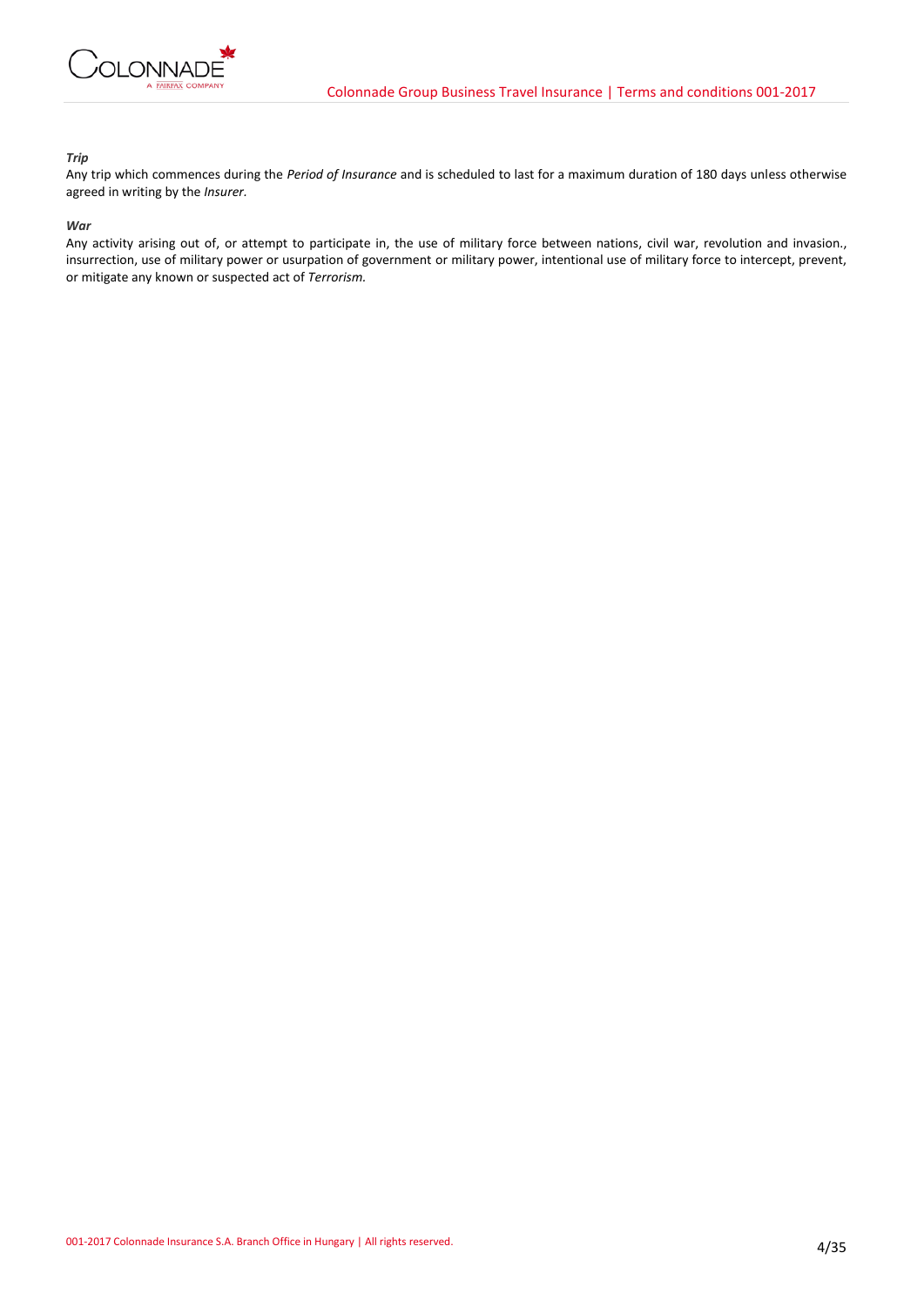

# **General Policy Conditions**

## *Assignment*

This policy will not be assigned unless otherwise agreed by the *Insurer* in writing.

## *Associated companies*

If relevant, and subject to the *Insurer'*s prior written consent, this policy will cover *Associated Companies* as long as a list of these companies has been provided to and accepted by the *Insurer*. If the business activities of the *Policyholder* changes from those advised to the *Insurer*, the *Policyholder* must tell the *Insurer* immediately.

## *Change in Risk*

The *Policyholder* must tell the *Insurer* immediately of any significant changes its business activities during the *Period of Insurance,* including any acquisition, establishment or disposal of companies or operations. The policy will cover such changes only with the prior written consent of the *Insurer.*

#### **Exemption of the Insurer**

If it is proven, that the accident was caused by the Insured Person's s illegal, intended, or gross negligent behaviour,

An accident will be caused as a consequence of gross negligent behaviour of the Insured Person, if the accident happened:

- in connection with the influence of alcohol of the Insured Person's (higher than 0.8‰ alcohol in the blood),
- during driving by the Insured Person without driving licence, or driving under the influence of alcohol.

- In connection with the influence of drug of the Insured Person

## *Start of risk assumption*

The *Insurer* starts assume liability within the *Period of Insurance*, when the *Insurance Premium* is paid by the *Policyholder*, unless otherwise agreed in writing by the *Policyholder* and the *Insurer.*

# *Cancellation of Cover*

The policy under these conditions is for an indefinite term. Within this, one period means one calendar year starting the effective date as shown in the Schedule as agreed by the by the Policyholder and Insurer.

The *Insurer* and the *Policyholder* can cancel this Policy under the *Period of Insurance* by giving written notice 30 days before the end of the *Period of Insurance*.

In case of cancellation the premium for the period up to the date when the cancellation takes effect will be calculated and any unearned portion of the premium paid will be returned. If the *Policyholder* cancels this policy the premium paid will be returned subject to a minimum retention by the *Insurer* of 100 000 HUF or one third of the annual premium, whichever the greater, provided no claim has been paid or is payable and no incident has occurred which could give rise to a claim under this policy.

# An *Insured Person* cannot cancel this policy.

If the *Insurer* or the *Policyholder* does not make a written declaration 30 days before the anniversary stating the opposite, the *period of insurance* will be automatically renewed with the last known number of the insured persons and sums insured and as such a new *Period of Insurance* commences.

#### *Data Protection*

# The *Policyholder*

- 1) confirms that the *Policyholder* provides all personal data of *Insured Persons* needed for the purpose of administering the cover under this policy (as defined by the Insurance Act) with the consent of the *Insured Persons* to whom the personal data refers;
- 2) acknowledges that the *Insurer* will process such personal data only for the purpose of administering the insurance provided under this policy and claims made under this policy for as long as any claim may be asserted against the *Insurer*.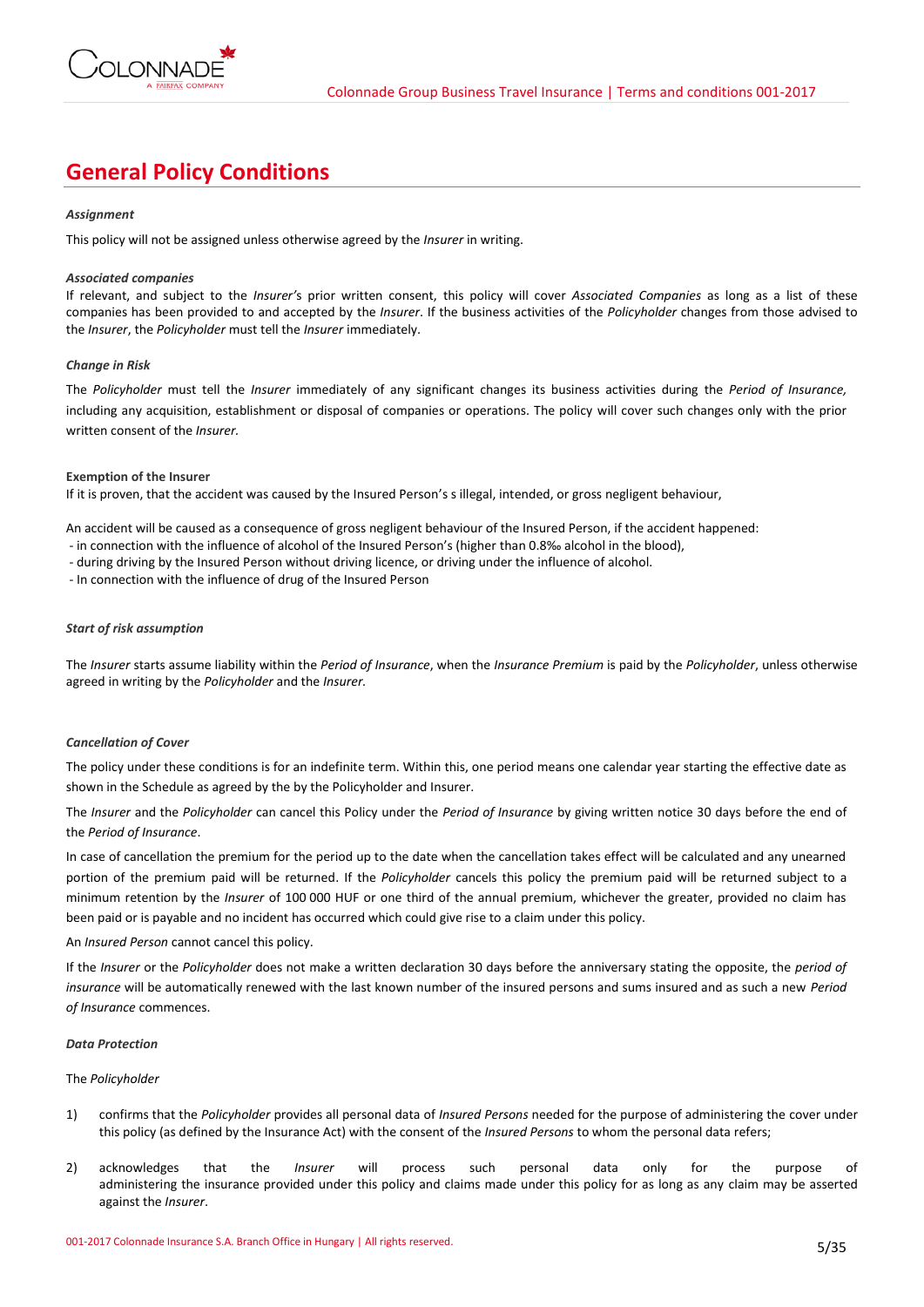

#### *Failure to comply with policy conditions*

Where the *Policyholder* or an *Insured Person* does not comply with any obligation to act in a certain way specified in this policy, payment of the *Policyholder* or an *Insured Person's* recovery under any claim may be affected.

#### *Fraud*

Any fraud, deliberate dishonesty, or hiding information connected with a claim, will make this policy invalid. If the *Insured Person* hides any information connected with a claim, the *Insurer* may invalidate the claim.

#### *Incorrect Information*

In the event that important facts or information disclosed are shown to be incorrect, the *Insurer* may be exempted from its obligations under this policy.

## *Information provision*

## Applicable to Section B – Travel:

Within 14 days after the end of *Period of Insurance* (or earlier if requested by the *Insurer*) the *Policyholder* shall furnish the *Insurer* with the total number of travel days by occupational categories specified in the *Schedule*.

## *Law and Jurisdiction*

This policy is a contract of insurance between the *Policyholder* and the *Insurer*. It will be governed by the laws of Hungary and will be subject to the exclusive jurisdiction of Hungarian Courts.

#### *Notices*

Any notice served by the *Policyholder* or an *Insured Person* under this policy must be sent to the following address unless otherwise agreed in writing by the *Insurer:*

The Accident and Health Manager

# **Colonnade Insurance S. A. Branch Office in Hungary**

1143 Budapest Stefánia út 51. Hungary

Any notice served by the *Insurer* shall be sent to the *Policyholder's* address as stated in the *Schedule*

## *Other Insurances*

If at the time of a claim there is another insurance policy in the *Policyholder's* name which covers the *Policyholder* or the *Insured Person* for the same expense or loss, the *Insurer* will only pay a proportion of the claim, determined in proportion to the cover provided by each of the policies, except for Accidental death and disability which are payable in full.

## *Other Interests*

No person other than the *Policyholder, Insured Person* or *Beneficiary* is entitled to make a claim under this policy.

#### *Premium*

001-2017 Colonnade Insurance S.A. Branch Office in Hungary | All rights reserved. 6/35 The *Policyholder* is liable to pay the *Premium* stated in the *Schedule* by the *Premium Due Date* as stated in the *Schedule,* unless otherwise agreed in writing by the *Policyholder* and the *Insurer*. Should the *Policyholder* fail to settle the insurance *Premium* on or before the due date, the *Insurer* shall be entitled to request payment in writing, by granting a 30-day grace period and also warning the *Policyholder* to the consequences of non-payment. The insurance contract shall terminate retroactively with effect of the original due date if the grace period expires without the *Policyholder* settling the insurance *Premium*, unless the *Insurer* takes legal action as to the enforcement of its claim before court without delay. In such case the *Policyholder* shall be entitled to request the *Insurer* to reactivate the insurance coverage within one hundred and twenty days from the date of termination of the insurance contract. The *Insurer* may reactivate the insurance coverage under the terms and conditions of the terminated contract on condition that the formerly due insurance premium is paid.Should the *Policyholder* fail to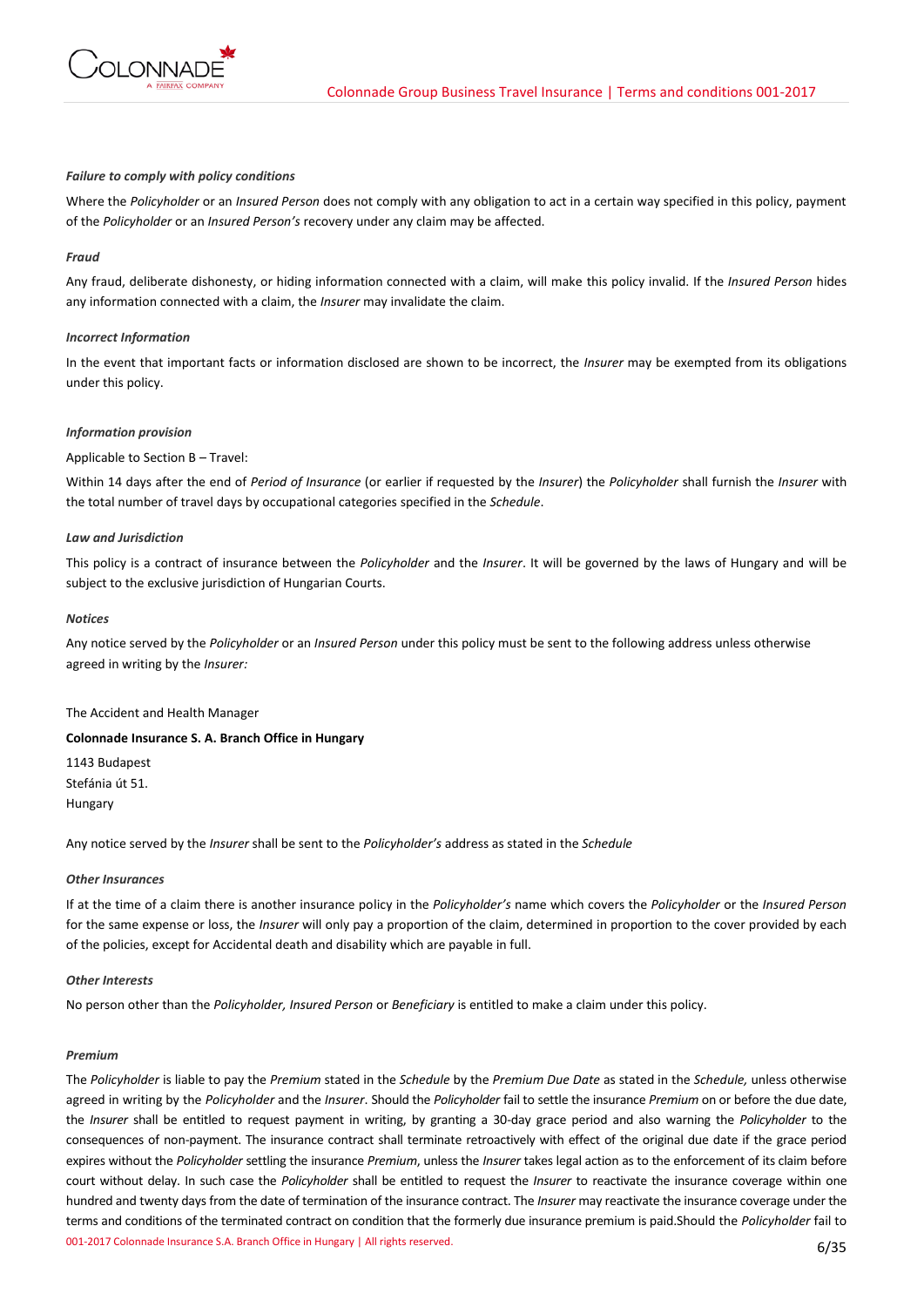

pay the due insurance *Premium* (premium installment) and the *Insurer* fail to send its request of payment as stated above, the contract shall terminate at the end of the insurance period.

## *Premium adjustment*

The Premium adjustment is calculated on the basis of the difference between the estimated number of travel days (upon which Premium shown on the *Schedule* was calculated) and the actual number of travel days (as provided by the *Policyholder*) multiplied by the premium for 1 travel day by occupational categories shown on the *Schedule*.

The *Insurer* shall waive the Premium adjustment if it is less than 50.000.-HUF and less than 10% of the Premium Section B shown on the *Schedule*. If not, the Premium adjustment shall be due and payable to the *Insurer* or *Policyholder* within 30 days after the end of *Period of Insurance.* 

No premium adjustment shall be applicable if no premium payment made in the given *Period of Insurance*.

Premium under this Policy (Premium shown on the *Schedule* plus Premium adjustment) shall not be less than 50.000.-HUF or one third of the total Premium shown on the *Schedule*, whichever the greater, irrespective of any change in the number of travel days.

## *Reasonable Care*

The *Policyholder* and each *Insured Person* must take all reasonable steps to avoid and/or minimise any loss or damage and must also make every reasonable effort to recover any property covered by this policy which has been lost or stolen.

## **Sanctions Exclusion**

The *Insurer* shall not be deemed to provide cover and the Insurer shall not be liable to pay any claim or provide any benefit hereunder to the extent that the provision of such cover, payment of such claim or provision of such benefit would expose the *Insurer*, its parent company or its ultimate controlling entity to any sanction, prohibition or restriction under United Nations resolutions or the trade or economic sanctions, laws or regulations.

# **General Claims Provisions**

# 1) *Claims Evidence*

The *Policyholder, Insured Person* or *Beneficiary* must provide at its or his or her own expense any documents or evidence (including postmortem examinations) to the *Insurer* in support of a claim.

The *Insurer* may request the documents listed in point 4.

#### 2) *Claims Notification*

The *Policyholder, Insured Person* or *Beneficiary* must tell the *Insurer* as soon as possible of any potential claim and in any case within 30 days from the date of the event giving rise to a claim, but notice of death must be given immediately.

#### 3) *Medical examination*

The *Insurer* may request an *Insured Person* to undergo medical examinations in connection with any claim at the *Insurer's* expense.

**In case of a claim the following documents shall be provided to the Insurer** 

## **General documents:**

- Completed and duly signed claim request form (policy number, address, data needed for the transfer of payments)
- Employer's certificate if the employee is covered by a company group insurance;
- Medical documentation (ambulant sheet containing the diagnose of the disease/sickness, final report of the hospital, treatment sheet, histological findings, contact details of the doctor, medical case history, medical documentation of the PCP about any disease/sickness or accident preceding the travel, certification issued by the doctor about the expected recovery date, sick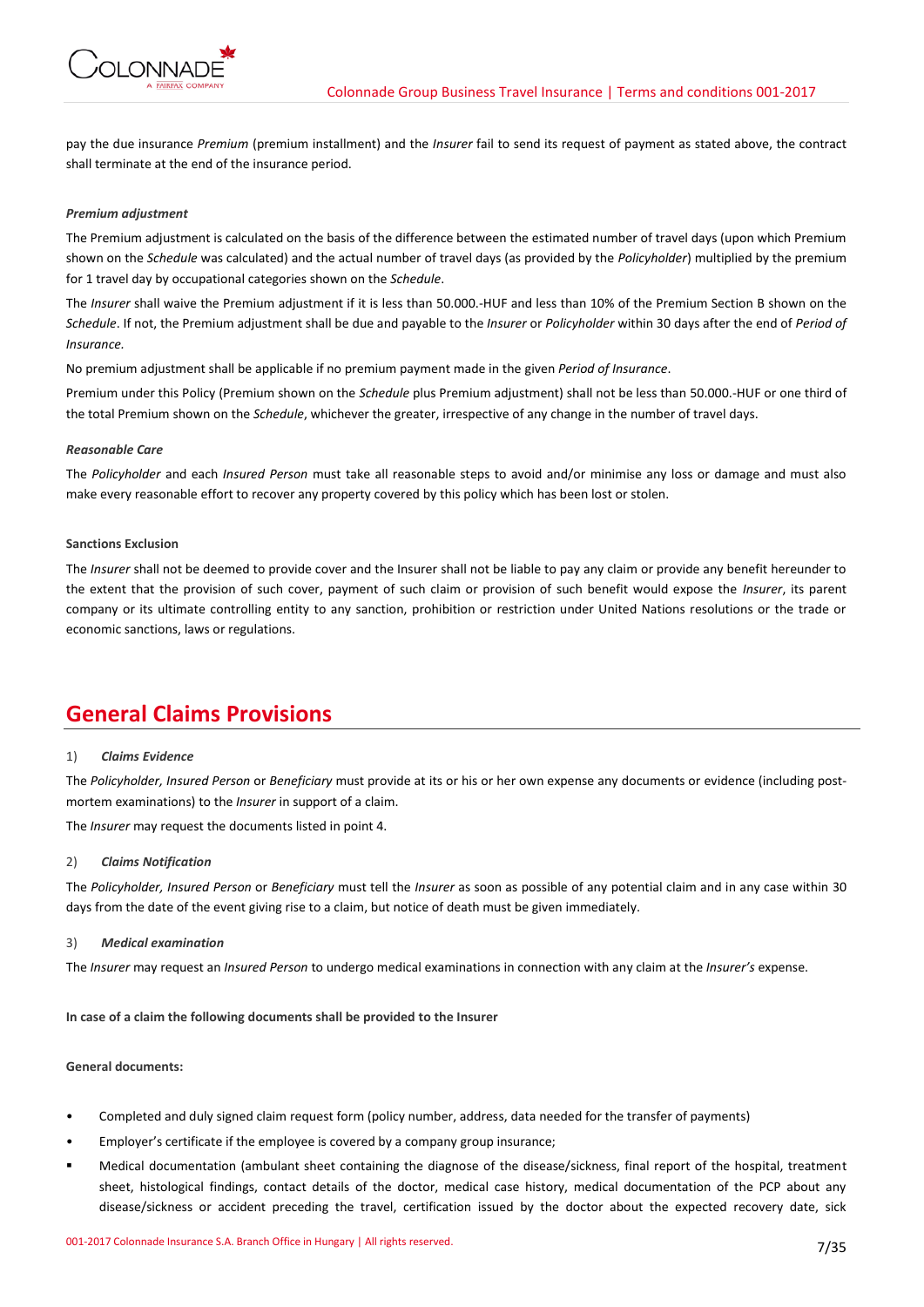**ONNADE** 

allowance documents, medical documentation stating the extent of the disability, decision of National Medical Expert Institute, medical expert opinion),

- Invoices (invoices about the hospitalization; invoices about the medicaments and the transportation of the patients that are required for the assessment of the insurance benefits, payment certificate, invoice about the issuance of the official documents; invoice about the reparation of baggage, invoice of accommodation, flight booking, taxi, phone, or fuel or any other invoice which proofs the claim)
- Policy report (if available), or other official report/report of any other authority (if available);
- Documents certifying the travel (booking, visa, boarding pass, baggage ticket, copy of the passport stamp, In case of travelling with car, declaration about the exact date of departure)
- Copy of the bank statement, any other certificate of the money exchange;
- Description of the accident, or event including the names of possible eyewitnesses;
- Medical case history, medical documentation of the PCP about any disease/sickness or accident preceding the travel;

**Documents requested in relation to the coverages beside the General documents:**

# **In case of accidental death:**

- Death certificate, autopsy report, medical certificate proving the reason of the death;
- Certificate of inheritance, Grant of probate; decision or record of an official procedure (if any);

# **Permanent Disability (total or partial) due to an accident:**

- Medical documentation stating the extent of the disability, decision of National Medical Expert Institute, medical expert opinion;
- Invoices about retraining expenses, certification of the retraining institution on the training and the participation;

# **Recovery cash:**

- Sick allowance documents,
- Certification issued by the doctor about the expected recovery date,

# **Accidental death in a plane crash:**

- Certification of the airline company that the Insured was on the passenger list and travelled on the plane;
- Certification of the Ministry of Foreign Affairs about the plane crash;

# **Personal belongings, baggage, baggage delay:**

- Detailed description about the lost or damage of the baggage;
- 'Passenger Irregularity Report', certification or statement of the airline/transportation company about the damage, lost or injury,
- Certification of the airline/transportation company about the indemnification paid to the passenger,
- Detailed list of the lost and damaged items, containing the purchase price and the date of purchase, Invoices certifying the purchase (if available)
- In case of any damage: invoice about the reparation, or statement that damaged item cannot be repaired,
- check in receipt, baggage ticket, certification of costs and expenses of the reasonable required shopping abroad, certification of receipt of the baggage containing the date, time and name of the passenger

**Money:** documents certifying the financial loss, certification of the possession;

**Cash:** certification of the cash withdrawal and the money exchange;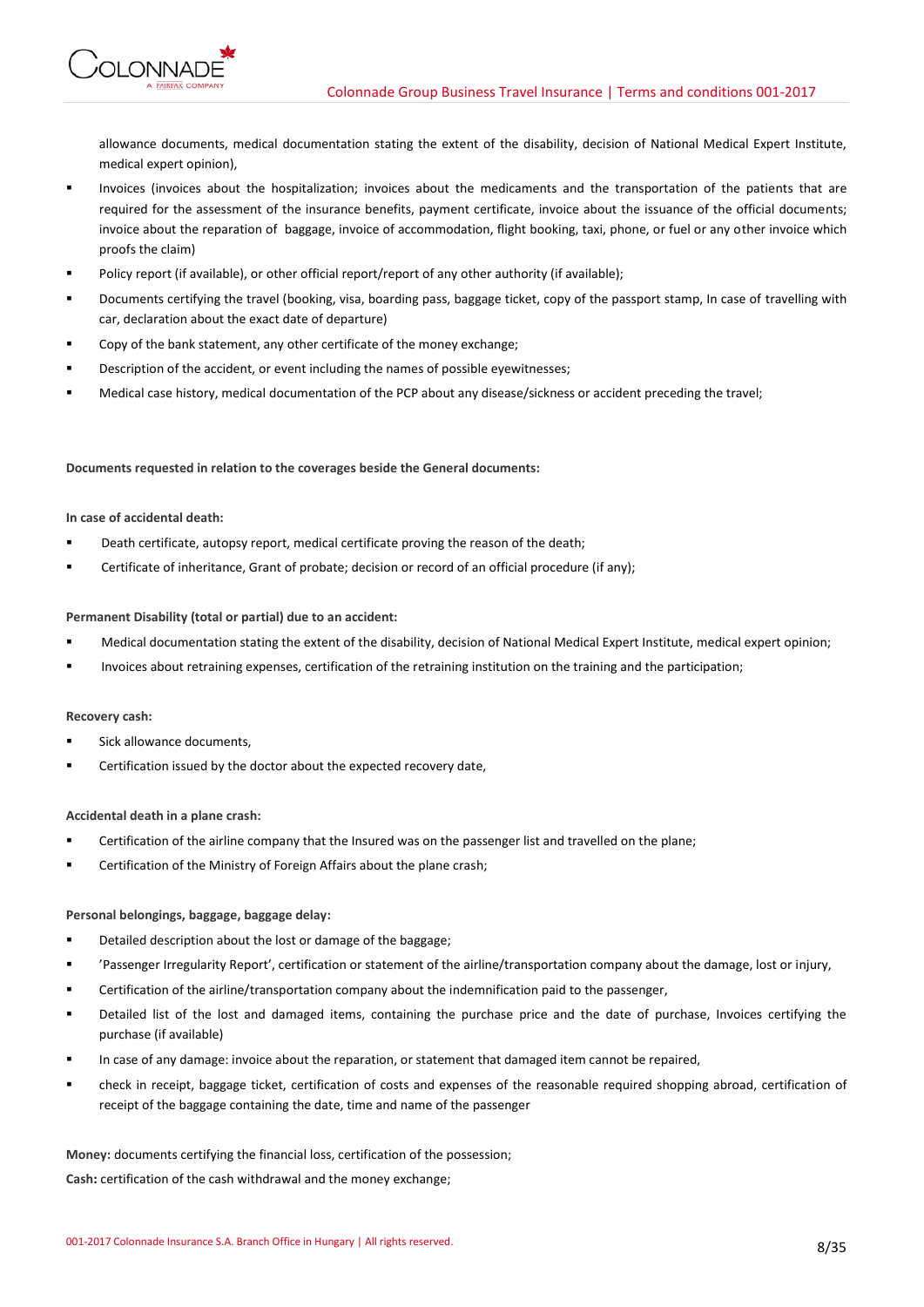

**Flight delay or cancellation, air-route change:**

 Certification of the airline/transportation company about the delay or cancellation, certification of the original flight with the original ticket or reservation and the new departure with the new boarding pass; flight number, destination country and city where the flight was delayed or cancelled,

**Cancellation of the trip:**

- Document certifying the reason of cancellation(such as medical documentation, etc.);
- Original of the ticket reservation, invoice about the ticket;
- Certification of payments of the items that can be reimbursed from other sources (for example reimbursement of the airline company, refund of the advance payments of booked services, etc.);

## **Home transportation of corps and relics:**

Birth certificate, marriage certificate, death certificate, medical certificate proving the reasons of the death, autopsy report;

#### **Legal costs:**

Certification of the power of attorney; certification of the arrest and its circumstances;

**Bail bond:** Certification of the amount of the bail;

**Personal liability insurance:** Power of Attorney;

**Liability insurance:**

- Power of Attorney; description of the extent of the damage in case of material damage;
- expert opinion of the loss adjustor; opinion of the service center that the damaged good/thing cannot be repaired;

**Hijacking, kidnapping, hostage taking:**

If appropriate, requesting the reports, denunciations, decisions and further statements of the acting authorities,

Please also note that the above list was prepared on the basis of the *Insurer*'s claim experiences, the typical damages and claims. Therefore, in case an exceptional or untypical damage/claim will occur that can be evidenced only by enclosing additional or other documents/means of proof that vary from the above, the Insurer also reserves the right to request the aforementioned documents.

In such cases the Insurer undertakes to inform the insured/claimant or their representatives about the requested documents or means of proof within 8 days from the claim notification.

In case a certain document is not available to the *Insurer*, or the enclosed documents are in contradiction or may raise further issues that need clarification, the *Insurer* reserves the right to request other documents, information or means of proof that are not listed above.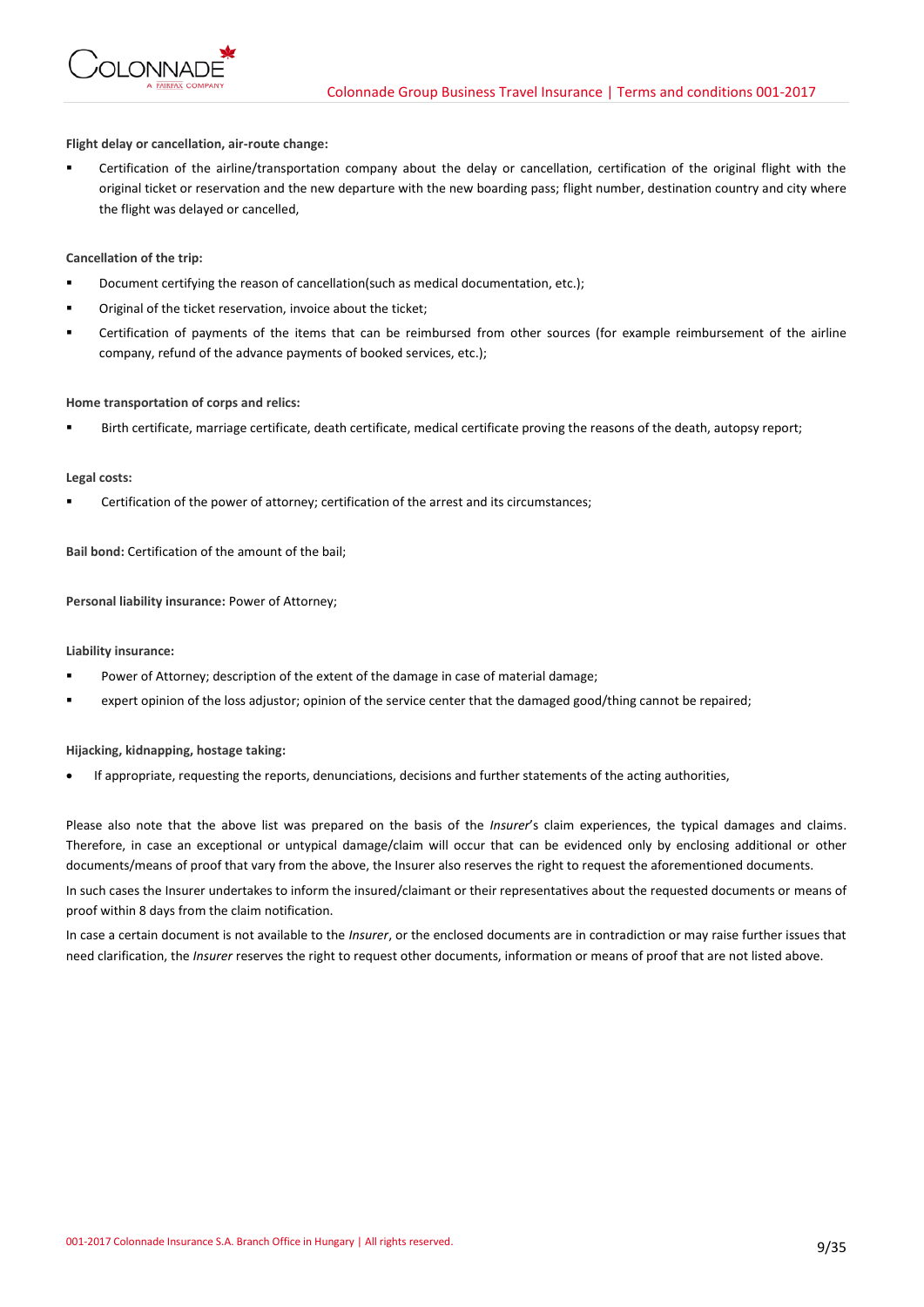

# **General Policy Exclusions**

The Insurer will not pay any claim which is directly or indirectly caused by or contributed to or arising from:

- 1. Ionising radiations or contamination by radioactivity from any nuclear fuel or from any nuclear waste from the combustion of nuclear fuel;
- 2. The radioactive toxic explosive or other hazardous properties of any explosive nuclear assembly or nuclear component thereof;
- 3. The dispersal, application or the release of pathogenic or poisonous biological or chemical materials;
- 4. *War* (whether declared or not) unless agreed by the *Insurer* in writing;
- 5. *Terrorism* unless agreed by the *Insurer* in writing;
- 6. Intentional self-injury, suicide or attempted suicide, criminal act or attempts to commit a criminal act;
- 7. Flying except whilst travelling as a commercial passenger on a *Scheduled Flight* or charter flight;
- 8. An *Accident* proved to have occurred due to the influence of alcohol and/or any drug or drugs not prescribed by a medical practitioner and/or where any prescribed drugs have been taken contrary to manufacturer's instructions;
- 9. AIDS/HIV, or any sexually transmitted disease;
- 10. Active participation in any hazardous sport including parachuting, hang gliding, para-sailing, off-piste skiing, scuba diving, potholing and bungee jumping unless otherwise agreed by *Insurer* in writing Service, training or duty with any military, police, militia or paramilitary organisation, unless otherwise agreed by *Insurer* in writing
- 11. Any *Bodily Injury* or *Sickness* that existed prior to the *Period of Insurance*.
- 12. for *Bodily Injury* sustained whilst or as a result of participating in any professional sport activities.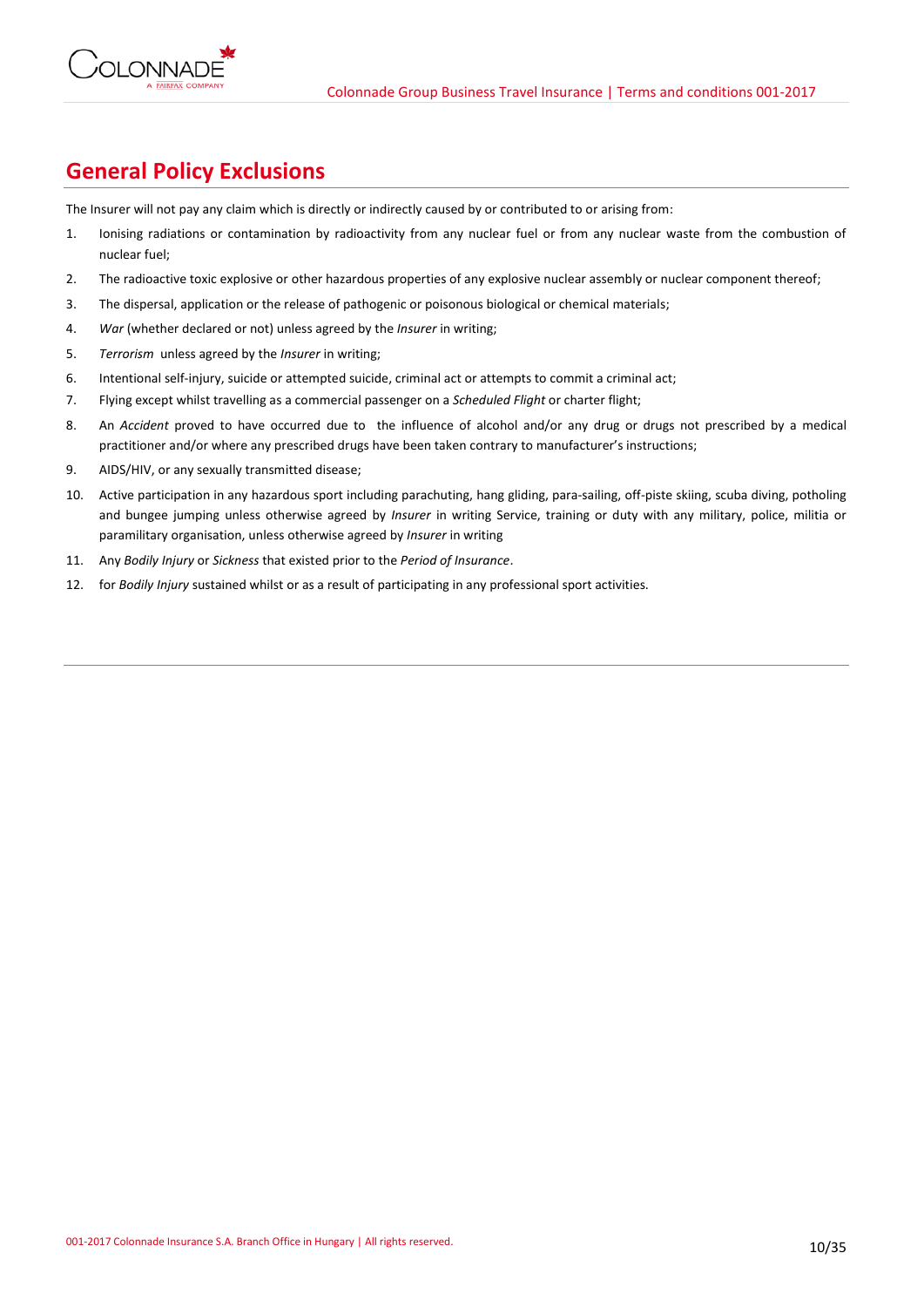

# **Exclusions applicable to Section A, B**

- 1. The *Insurer* will not pay any Benefit where *Bodily Injury* or death, *Disability*, or the incurring of *Medical Expenses* is the result of or is contributed to by:
	- a) *Sickness* (not resulting from *Bodily Injury*), or
	- b) any naturally occurring condition or degenerative process, or
	- c) Any gradually operating cause

2. The *Insurer* will pay the following benefits only to an *Insured Person* when she/he reaches 80 years of age: Accidental death, Disability, Hospital Cash due to accident. The benefit will be reduced to 20% of the *Sum Insured* shown on the Schedule or 32,000.-EUR whichever is less.

"Age" as used above refers to the age of the *Insured Person* on the *Insured Person's* most recent birthday, regardless of the actual time of birth.

# **Exemption of the Insurer**

it is proven, that the accident was caused by the Insured Person's s illegal, intended, or gross negligent behaviour,

An accident will be caused as a consequence of gross negligent behaviour of the Insured Person, if the accident happened:

- in connection with the influence of alcohol of the Insured Person's (higher than 0.8‰ alcohol in the blood),
- during driving by the Insured Person without driving licence, or driving under the influence of alcohol,
- In connection with the influence of drug of the Insured Person

# **Disputes, Complaints, Claims Period and Data Protection**

The *Insurer* will make every effort to ensure that the *Policyholder* or an *Insured Person* receives a good standard of service. If the *Policyholder* or an *Insured Person* is not satisfied with the *Insurer's* service he or she should contact the following organization personally, by phone or written:

# **- The General Manager of Colonnade Insurance S. A. Branch Office in Hungary**

(1143 Budapest, Stefánia út 51., Tel: +36 1 460 1400, Fax: +36 1 460 14-99. ) email: info@colonnade.hu

# **- Hungarian National Bank**

1012 Budapest, Krisztina krt. 39.,

Tel: + 36 40 203 776; Fax: + 36 1 489 91 02; e-mail: ugyfelszolgalat@mnb.hu

# **- Financial Arbitration Board**

(1013 Budapest, Krisztina krt. 39.)

Tel: + 36 40 203 776; Fax: + 36 1 489 91 02; e-mail: ugyfelszolgalat@mnb.hu

The *Insurer*s' customer complaints policy is attached as Annex 1 to the present Terms and Conditions.

The *Insurer* will do its best to resolve any difficulty direct with the *Policyholder* or an *Insured Person*, but if the *Insurer* is unable to do this to the *Policyholder* or an *Insured Persons* satisfaction, he or she may be entitled to refer any dispute to the Court.

#### **The language of client declaration and communication**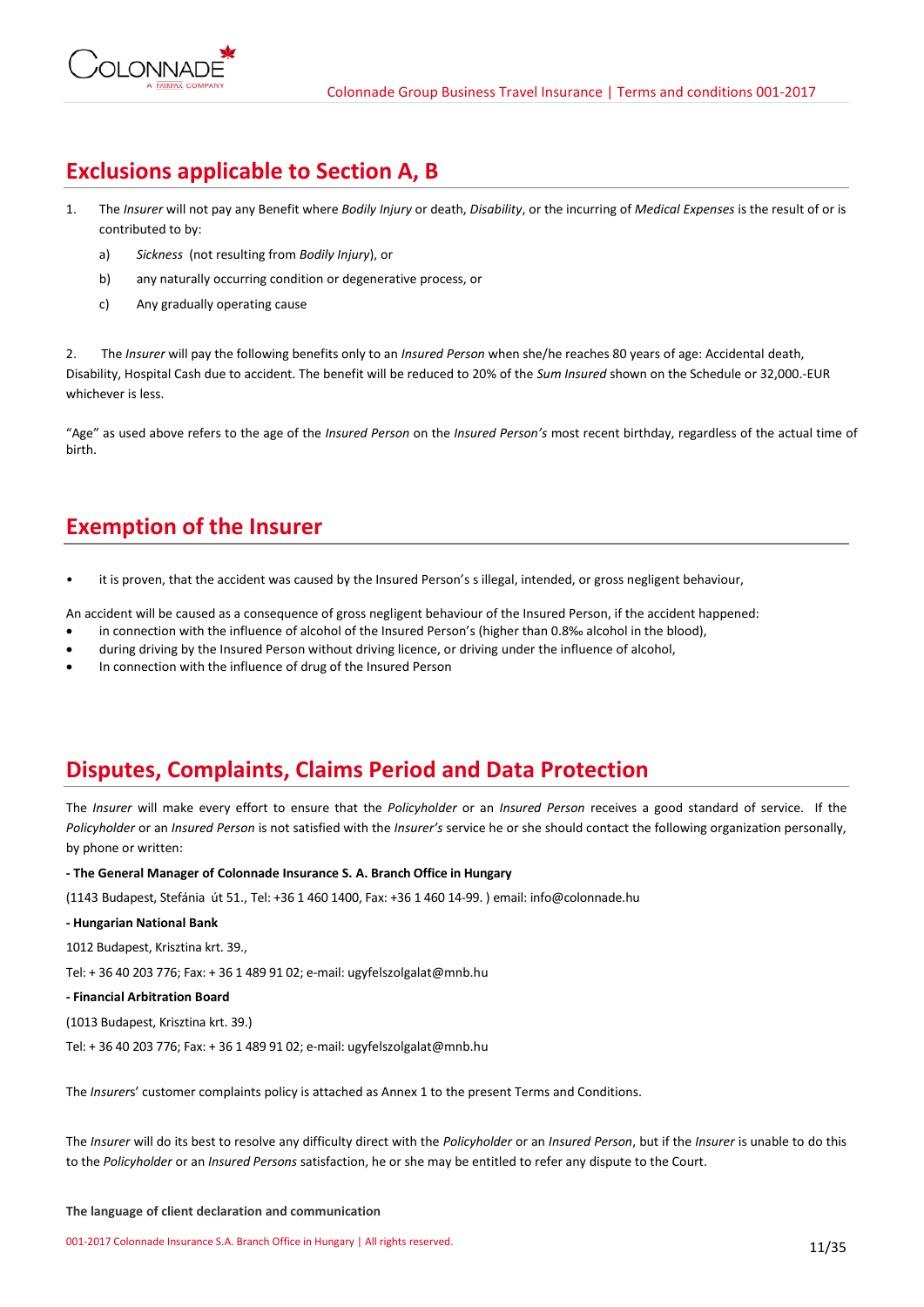

The contact and information between the *Insurer* and *Insured Person* occurs in Hungarian.

**Claims Period**

The period within which a claim under this policy may be made is two years. This period begins when the claim arising out of the policy occurs.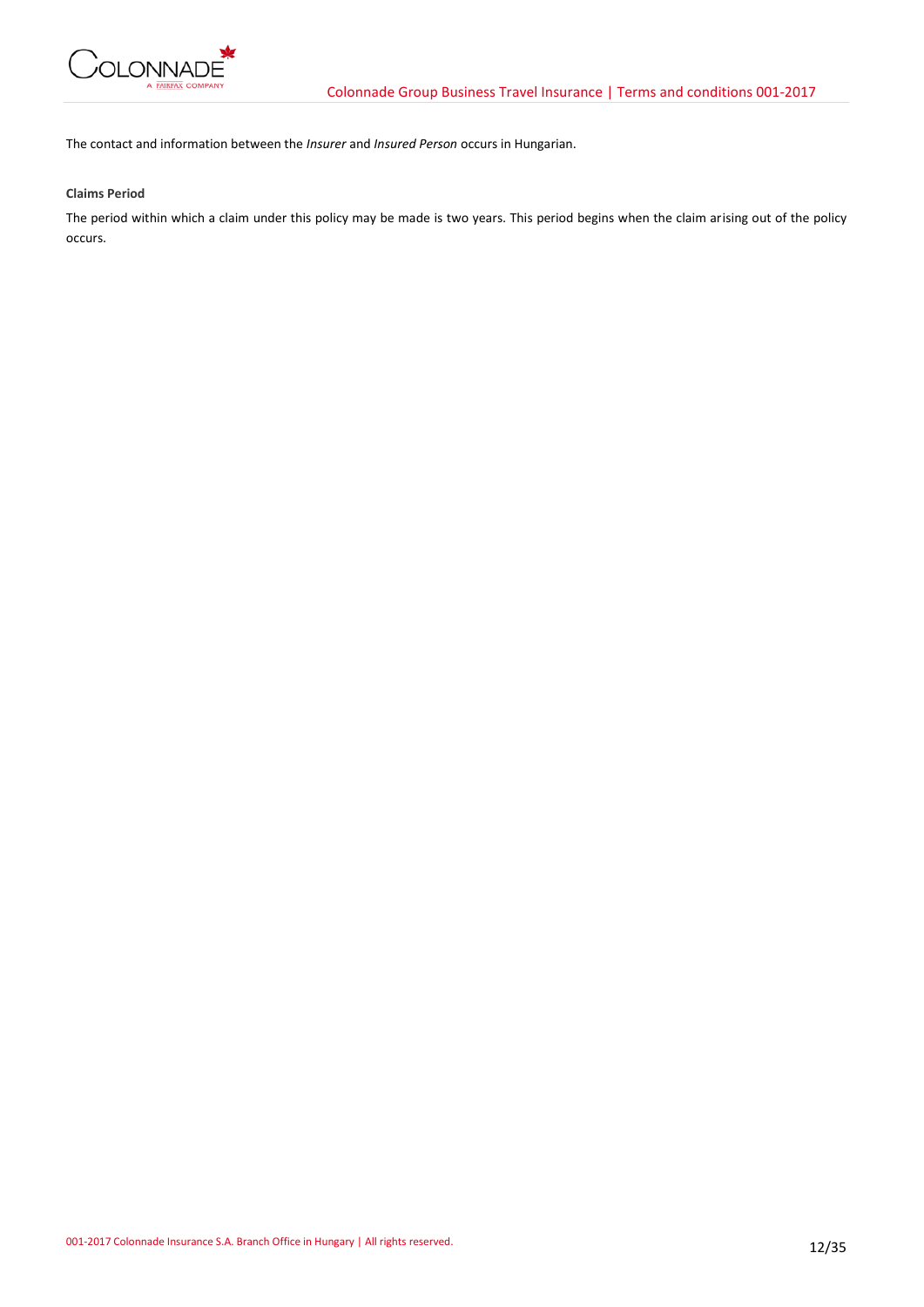# **Information on professional secrecy and personal data management**

Insurance secret shall mean all data - other than classified information - in the possession of insurance companies, reinsurance companies and insurance intermediaries that pertain to the personal circumstances and financial situations (or business affairs) of their clients (including claimants), and the contracts of clients with insurance companies and reinsurance companies.

Insurance and reinsurance companies are entitled to process the insurance secrets of clients only to the extent that they relate to the relevant insurance contract, with its creation and registration, and to the service. Processing of such data shall take place only to the extent necessary for the conclusion, amendment and maintenance of the insurance contract and for the evaluation of claims arising from the contract or for any other purpose specified in the Insurance Act.

Insurance and reinsurance companies shall obtain the data subject's prior consent for processing data for purposes other than what is contained in Subsection (1) Section 135 of Act LXXXVIII of 2014 (Insurance Act). The client shall not suffer any disadvantage if the consent is not granted, nor shall be given any advantage if it is granted.

Unless otherwise provided for by law, the owners, directors and employees of insurance and reinsurance companies, and all other persons having access to insurance secrets in any way during their activities in insurance-related matters shall be subject to the obligation of professional secrecy without any time limitation.

According to the Act on the Processing and Protection of Personal Data in the Field of Medicine (hereinafter referred to as "PDFM"), insurance companies shall be authorized to process any data pertaining to the medical condition of clients only for those 3 reasons set out in Subsection (1) of Section 135 of the Insurance Act, in accordance with the provisions of PDFM and only in possession of the express written consent of the data subject.

Insurance secrets may only be disclosed to third parties:

- a) under the express prior written consent of the insurance or reinsurance company's client to whom they pertain, and this consent shall precisely specify the insurance secrets that may be disclosed;
- b) if there is no obligation of professional secrecy under the Insurance Act.

The requirement of confidentiality concerning insurance secrets shall not apply to:

- a) the Authority in exercising its designated functions;
- b) the investigating authority and the public prosecutor's office after ordering the investigation;
- c) the court of law in connection with criminal cases, civil actions and non-contentious proceedings, and the judicial review of administrative decisions, including the experts appointed by the court, and the independent court bailiff in connection with a case of judicial enforcement, the principal creditor in debt consolidation procedures of natural persons, the Családi Csődvédelmi Szolgálat (Family Bankruptcy Protection Service), the family administrator, the court;
- d) notaries public, including the experts they have appointed, in connection with probate cases;
- e) the tax authority in the cases referred to in Subsection (2);
- f) the national security service when acting in an official capacity,
- g) the Gazdasági Versenyhivatal (Hungarian Competition Authority) acting in an official capacity;
- h) guardians acting in an official capacity,
- i) the government body in charge of the healthcare system in the case defined in Subsection (2) of Section 108 of Act CLIV of 1997 on Health Care;
- j) bodies authorized to use secret service means and to conduct covert investigations if the conditions prescribed in specific other act are provided for;
- k) the reinsurer and in case of co-insurance, the insurers underwriting the risk,
- l) with respect to data transmitted as governed by law, the bureau of insurance policy records maintaining the central policy records, the claims registry body operating the central claims history register, furthermore, the national transport authority and the Central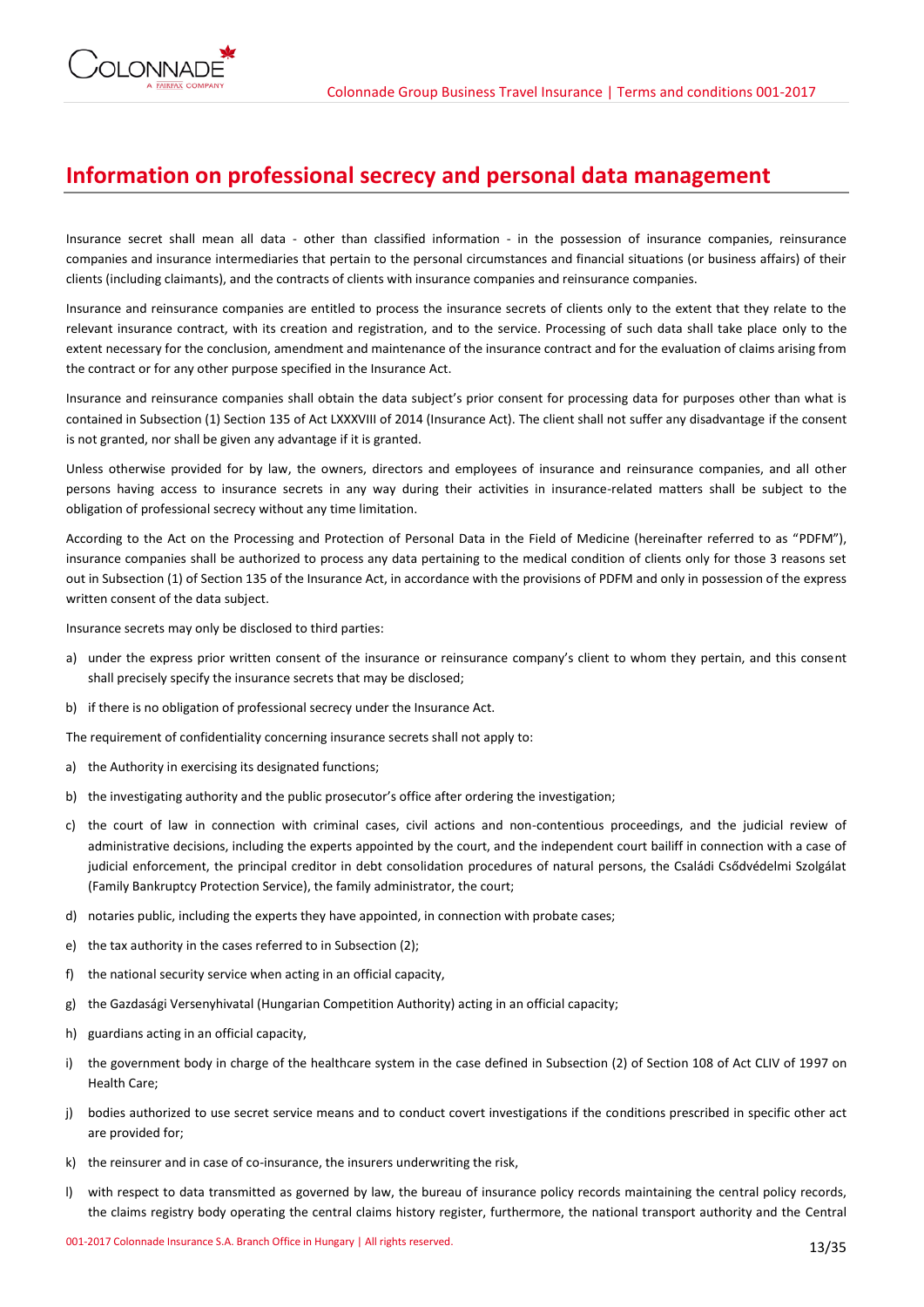

Office for Administrative and Electronic Public Services in respect of any official affairs related to road traffic management tasks concerning motor vehicles not covered by the register [while upon receipt of a written request from a body or person referred to in Paragraphs a)-j), n) and s) of Subsection (1) of Section 138 of the Insurance Act indicating the name of the client or the description of the insurance contract, the type of data requested and the purpose of and the grounds for requesting data, with the exception that the bodies or persons referred to in Paragraphs p)-s) are required to indicate only the type of data requested and the purpose and grounds for requesting it. An indication of the statutory provision granting authorization for requesting data shall be treated as verification of the purpose and legal grounds.

- m) the receiving insurance company with respect to insurance contracts conveyed under a portfolio transfer arrangement, as provided for by the relevant agreement;
- n) with respect to the information required for settlement and for the enforcement of compensation claims, and also for the conveyance of these among one another, the body operating the Compensation Fund and/or the Claims Guarantee Fund, the National Bureau, the correspondent, the Information Centre, the Claims Organization, claims representatives and claims adjustment representatives, or the responsible party if wishing to access - in exercising the right of self-determination - the particulars of the other vehicle that was involved in the accident from the accident report for the purpose of settlement;
- o) the outsourcing service provider with respect to data supplied under outsourcing contracts; the tax auditor in respect to data supplied under tax audit agreements [while, upon receipt of a written request from a body or person referred to in Paragraphs a)-j), n) and s) of Subsection (1) of Section 138 of the Insurance Act indicating the name of the client or the description of the insurance contract, the type of data requested and the purpose of and the grounds for requesting data, with the exception that the bodies or persons referred to in Paragraphs p)-s) are required to indicate only the type of data requested and the purpose and grounds for requesting it. An indication of the statutory provision granting authorization for requesting data shall be treated as verification of the purpose and legal grounds.]
- p) third-country insurance companies and insurance intermediaries in respect of their branches, if they are able to satisfy the requirements prescribed by Hungarian law in connection with the management of each datum and the country in which the thirdcountry insurance company is established has regulations on data protection that conform to the requirements prescribed by Hungarian law;
- q) the commissioner of fundamental rights when acting in an official capacity;

**OLONNADE** 

- r) the Nemzeti Adatvédelmi és Információszabadság Hatóság (the National Authority for data Protection and Freedom of Information) when acting in an official capacity.
- s) the insurance company in respect of the bonus-malus system and the bonus-malus rating, and the claims record and the bonusmalus rating in the cases specified in the decree on the detailed rules for the verification of casualties, upon receipt of a written request from a body or person referred to in Paragraphs a)-j), n) and s) of Section 138 of the Insurance Act indicating the name of the client or the description of the insurance contract, the type of data requested and the purpose of and the grounds for requesting data, with the exception that the bodies or persons referred to in Paragraphs p)-s) are required to indicate only the type of data requested and the purpose and grounds for requesting it. An indication of the statutory provision granting authorization for requesting data shall be treated as verification of the purpose and legal grounds.

Pursuant to Paragraph e) of Subsection (1) of Section 138 of the Insurance Act, there shall be no confidentiality obligation concerning insurance secrets in connection with tax matters where the insurance company is required by law to disclose specific information to the tax authority upon request and/or to disclose data concerning any payment made under an insurance contract that is subject to tax liability.

The requirement of confidentiality concerning insurance secrets shall not apply to financial institutions stipulated by the Act on Credit Institutions and Financial Enterprises with regard to an insurance contract related to any receivable arising out of financial service, provided that the financial institution submits its request in writing to the insurance company which contains the name of the client or the insurance contract, all types of data requested, the purpose of the information request and its title.

The disclosure made by the insurance company to the tax authority in compliance with the obligation prescribed in Sections 43/B-43/C of Act XXXVII of 2013 on International Administrative Cooperation in Matters of Taxation and Other Compulsory Payments (hereinafter referred to as "IACA") in accordance with Act XIX of 2014 on the Promulgation of the Agreement between the Government of Hungary and the Government of the United States of America to Improve International Tax Compliance and to Implement FATCA, and on the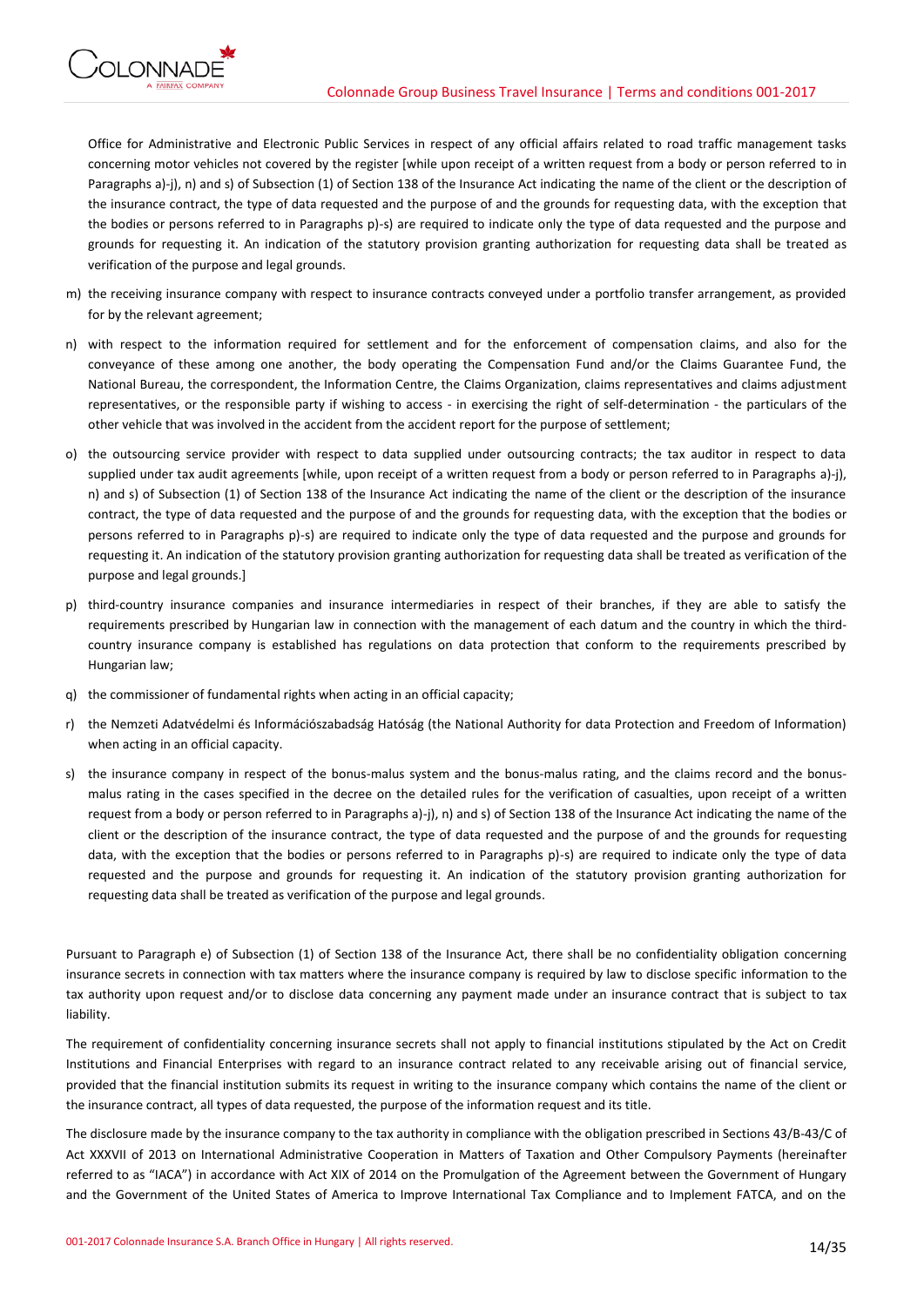

Amendment of Certain Related Acts (hereinafter referred to as "FATCA Act") shall not be construed as violation of insurance secrets.

Insurance and reinsurance companies shall be authorized to disclose the personal data of clients in the cases and to the agencies indicated in Subsections (1) and (6) of Section 138 and in Sections 137, 138 and 140 of the Insurance Act.

The obligation of insurance secrecy shall apply to the employees of the agencies specified in Subsection (1) of Section 138 of the Insurance Act beyond the purview of any legal process.

Insurance and reinsurance companies shall be required to supply information forthwith where so requested in writing by the national security service, the public prosecutor or the investigating authorities under the prosecutor's consent if there is any suspicion that an insurance transaction is associated with:

- a) misuse of narcotic drugs, illegal possession of new psychoactive substances, acts of terrorism, criminal misuse of explosives or blasting agents, criminal misuse of firearms and ammunition, money laundering, or any felony offense committed in criminal conspiracy or within the framework of a criminal organization under Act IV of 1978 in force until 30 June 2013,
- b) unlawful drug trafficking, possession of narcotic drugs, inciting substance abuse, aiding in the manufacture or production of narcotic drugs, illegal possession of new psychoactive substances, acts of terrorism, failure to report a terrorist act, terrorist financing, criminal misuse of explosives or blasting agents, criminal misuse of firearms and ammunition, money laundering, or any felony offense committed in criminal conspiracy or within the framework of a criminal organization under the Criminal Code.

The obligation of confidentiality concerning insurance secrets shall not apply where an insurance or reinsurance company complies with the obligation of notification prescribed in the Act on the Implementation of Restrictive Measures Imposed by the European Union Relating to Liquid Assets and Other Financial Interests.

The disclosure of the group examination report to the dominating member of the financial group during the supervisory oversight proceedings in the case of group supervision shall not constitute a breach of confidentiality concerning insurance secrets and trade secrets.

The obligation to keep insurance secrets shall not apply when:

- a) a Hungarian law enforcement agency makes a written request for information that is considered insurance secret in order to fulfil the written requests made by a foreign law enforcement agency pursuant to an international agreement;
- b) the national financial intelligence unit makes a written request for information that is considered insurance secret acting within its powers conferred under the Act on the Prevention and Combating of Money Laundering and Terrorist Financing or in order to fulfil the written requests made by a foreign financial intelligence unit.

It shall not constitute a violation of insurance secrecy where an insurance or reinsurance company supplies information to a third-country insurance or reinsurance company or a third-country data processing agency:

- a) if the client to whom such information pertains (hereinafter referred to as "data subject") has given his prior written consent, or
- b) if in the absence of the data subject's consent the data is disclosed within the scope, for the purposes and on the legal grounds specified by law, and the level of protection available in the third-country satisfies either of the requirements prescribed in Subsection (2) of Section 8 of Act CXII of 2011 on the Right of Informational Self-Determination and on Freedom of Information (hereinafter referred to as "Info Act").

The provisions governing data disclosure within the domestic territory shall be observed when sending data that is treated as an insurance secret to another Member State.

The following shall not be construed a breach of insurance secrecy:

- a) the disclosure of data compilations from which the clients' personal or business data cannot be identified;
- b) in respect of branches, transfer of data for the purpose of supervisory activities to the supervisory authority of the country where the registered address (main office) of the foreign-registered company is located, if such transfer is in compliance with the agreement between the Hungarian and the foreign supervisory authorities;
- c) disclosure of information, other than personal data, to the minister for legislative purposes and in connection with the completion of impact assessments;
- d) the disclosure of data in order to comply with the provisions contained in the Act on the Supplementary Supervision of Financial Conglomerates.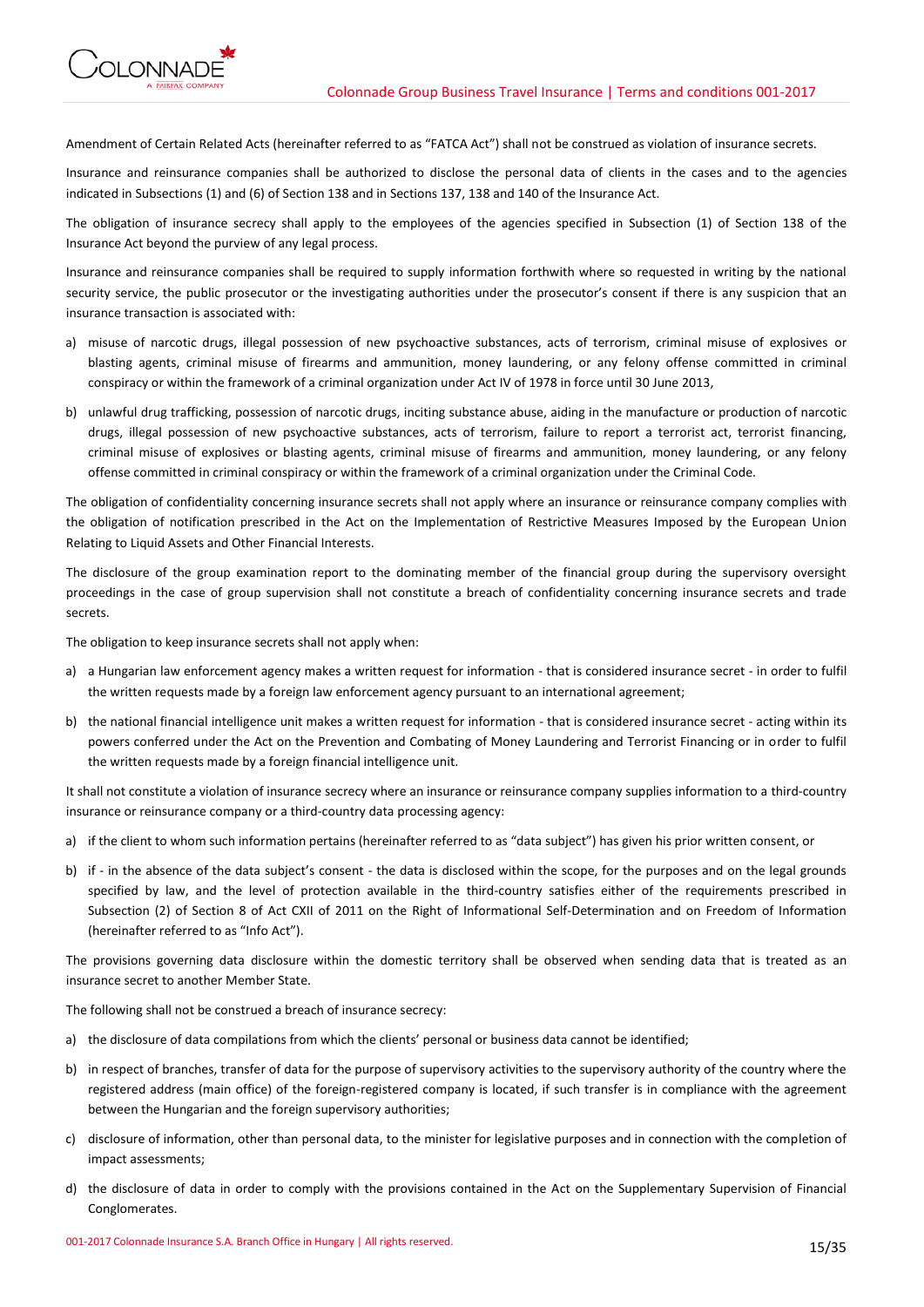

(2) Insurance and reinsurance companies may not refuse to disclose the data specified in Subsection (1) of Section 141 of the Insurance Act on the grounds of protection of insurance secrets.

The personal data indicated in the data transfer records and the data covered by Section 136 of the Insurance Act, or the data treated as special data under the Info Act shall be deleted, respectively, after five years and twenty years following the date of disclosure.

The insurance or reinsurance company shall not be authorized to notify the data subject when data is disclosed pursuant to Paragraphs b), f) and j) of Subsection (1) of Section 138 or Subsection (6) of Section 138 of the Insurance Act.

Insurance and reinsurance companies shall be entitled to process personal data during the life of the insurance or reinsurance contract or other contractual relation, and as long as any claim can be asserted in connection with the insurance, reinsurance or contractual relation.

Insurance and reinsurance companies shall be entitled to process personal data relating to any unconcluded insurance or reinsurance contract as long as any claim can be asserted in connection with the failure of the contract.

Insurance and reinsurance companies shall be required to delete all personal data relating to their current or former clients or to any frustrated contract in connection with which the data in question is no longer required, or the data subject has not given consent, or if it is lacking the legal grounds for processing such data.

(3) Within the meaning of the Insurance Act, the processing of data related to deceased persons shall be governed by the statutory provision on the processing of personal data. The rights of a deceased person in terms of data processing may be exercised by the heir or by the person named as the beneficiary in the insurance contract.

# **Trade secrets of insurance companies and reinsurance companies**

Insurance and reinsurance companies and their owners, any proposed acquirer of a share in an insurance or reinsurance company, as well as the senior executives, non-management officers and employees, agents of insurance or reinsurance companies shall keep any trade secrets made known to them in connection with the operation of the insurance or reinsurance company confidential without any time limitation.

The obligation of confidentiality prescribed in Section 144 of the Insurance Act shall not apply to the following in exercising their designated functions:

a) the Authority;

b) the national security service;

c) the Állami Számvevőszék (State Audit Office);

- d) the Gazdasági Versenyhivatal (Hungarian Competition Authority);
- e) the internal oversight agency tasked by the Government, which controls the legality and propriety of the use of central budget funds;
- f) property administrators;
- g) the Információs Központ (Information Center);
- h) the agricultural damage survey body, the agricultural damage compensation body, the agricultural administration body, and the institution delegated to conduct economic assessments under the supervision of the ministry directed by the minister in charge of the agricultural sector in respect of insured persons claiming any aid for the payment of agricultural insurance premiums.

The disclosure made by an insurance company to the tax authority in compliance with the obligation prescribed in Sections 43/B-43/C of the IACA in accordance with the FATCA Act shall not be construed as violation of trade secrets.

(3) The disclosure of information by the Authority to the European Insurance and Occupational Pensions Authority (hereinafter referred to as "EIOPA") as provided for in Regulation (EU) No. 1094/2010 of the European Parliament and of the Council of 24 November 2010 establishing a European Supervisory Authority (European Insurance and Occupational Pensions Authority), amending Decision No. 716/2009/EC and repealing Commission Decision 2009/79/EC (hereinafter referred to as "Regulation 1094/2010/EU") shall not be construed as violation of trade secrets.

The obligation of confidentiality prescribed in Section 144 of the Insurance Act shall not apply to: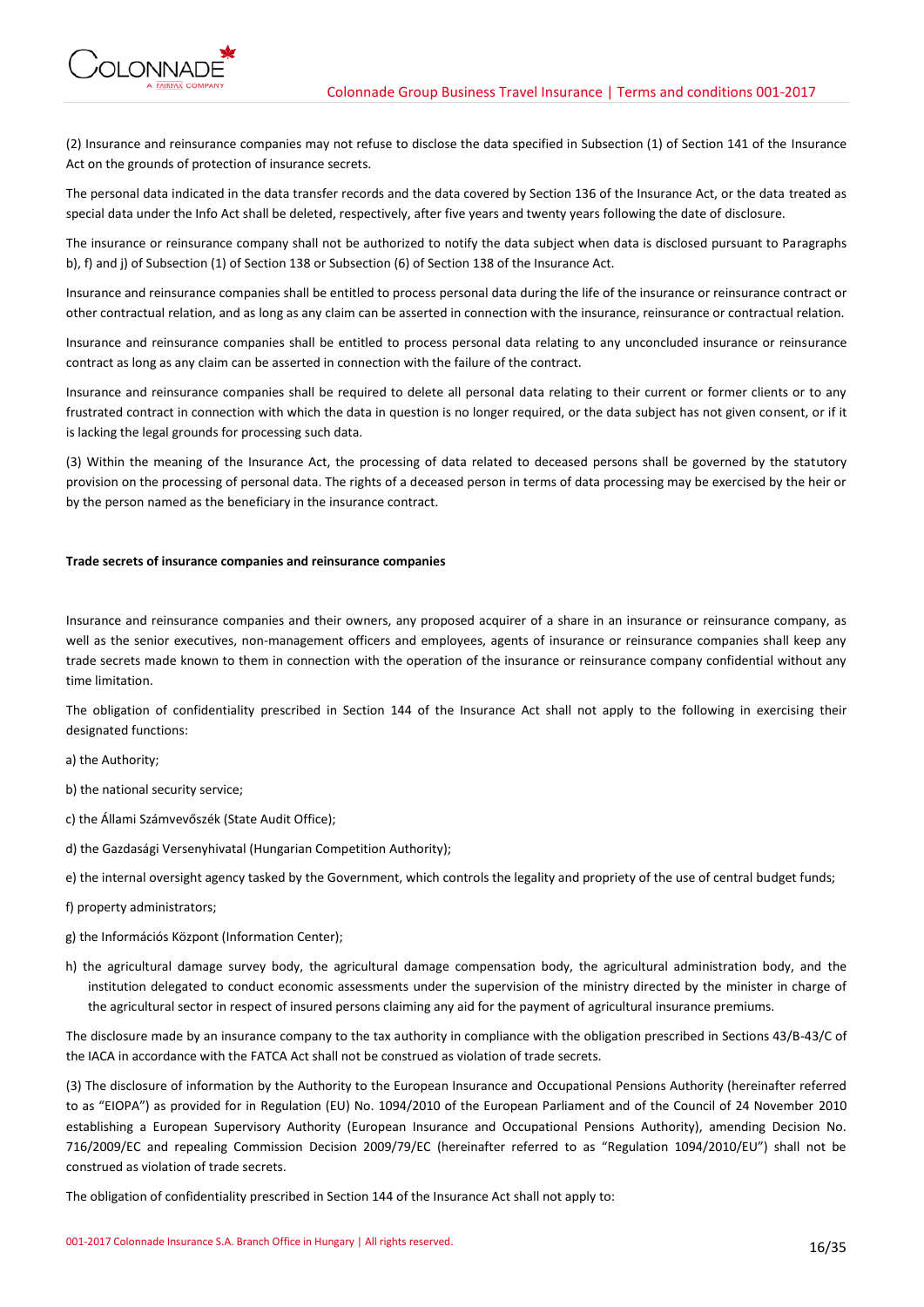

a) the investigating authority and the public prosecutor's office after ordering the investigation;

b) the court of law in connection with criminal cases, civil actions and non-contentious proceedings, and the judicial review of administrative decisions, including the experts appointed by the court, and the independent court bailiff in connection with a case of judicial enforcement, and to the court in local government debt consolidation procedures.

(5) The disclosure of information by the Authority to the minister in charge of the money, capital and insurance markets on insurance and reinsurance companies, enabling individual identification, for legislative purposes and in connection with the completion of impact assessments shall not be construed a breach of trade secrecy.

(6) The disclosure of information by the Information Centre in an official capacity shall not be construed a breach of trade secrecy.

The person acquiring any trade secrets shall keep them confidential without any time limitation.

By virtue of the obligation of secrecy, no facts, information, know-how or data within the sphere of trade secrets may be disclosed to third parties beyond the scope defined in the Insurance Act without the consent of the insurance or reinsurance company, or the client concerned, or used beyond the scope of official responsibilities.

The person acquiring any trade secrets may not use such for his own benefit or for the benefit of a third person, whether directly or indirectly, or to cause any disadvantage to the insurance or reinsurance company affected, or its clients.

In the event of dissolution of an insurance or reinsurance company without succession, the business documents managed by the insurance or reinsurance company and the documents containing trade secrets may be used for archival research conducted after sixty years of their origin.

Any information that is declared by the Info Act to be information of public interest or public information, and as such is rendered subject to disclosure may not be withheld on the grounds of being treated as a trade secret or insurance secret.

Other matters relating to insurance secrets and trade secrets shall be governed by the relevant provisions of the Hungarian Civil Code.

# **Data management relating to data exchange between Insurance Companies**

In discharging the obligations delegated by law, or fulfilling their contractual commitments, in order to provide services in compliance with the relevant legislation or as contracted, and to prevent insurance fraud, the Insurance Company shall - in order to protect the interest of risk groups of insureds - have the right to make a request to another insurance company from 1 January, 2015 with respect to data processed by this insurance company and referred to in Subsections (3)-(5) of Section 149 of the Insurance Act in accordance with Subsection (1) of Section 135 thereof, taking into account the unique characteristics of insurance products affected. The request shall contain the information necessary for the identification of the person, property or right defined therein, it shall specify the type of data requested and the purpose of the request. Making a request and complying with one shall not be construed a breach of insurance secrecy.

In this context the Insurance Company may request the following data from other insurance companies:

Data listed in Paragraphs a) to e) of Subsection 3 of Section 149 of the Insurance Act relating to the conclusion and performance of the insurance contracts pertaining to the insurance class stipulated in points 1 and 2 of Section A of Annex 1 of the Insurance Act;

Data listed in Paragraphs a) to e) of Subsection 4 of Section 149 of the Insurance Act relating to the conclusion and performance of the insurance contracts pertaining to the insurance class stipulated in points 5, 6, 7, 8, 9, 16, 17 and 18 of Section A of Annex 1 of the Insurance Act; and

Data listed in Paragraphs a) to c) of Subsection 5 of Section 149 of the Insurance Act relating to the conclusion and performance of the insurance contracts in case of the prior consent of the claimant pertaining to the insurance class stipulated in points 11, 12, and 13 of Section A of Annex 1 of the Insurance Act.

The requested insurance company shall make available to the requesting Insurance Company the data requested in due compliance with the law, inside the time limit specified in the request, or failing this, within fifteen (15) days from the date of receipt of the request.

The requesting Insurance Company shall be allowed to process data obtained through the request for a period of ninety (90) days from the date of receipt. If the data obtained by the requesting Insurance Company through the request is necessary for the enforcement of that Insurance Company's lawful interest, the time limit specified above for data processing shall be extended until the enforceable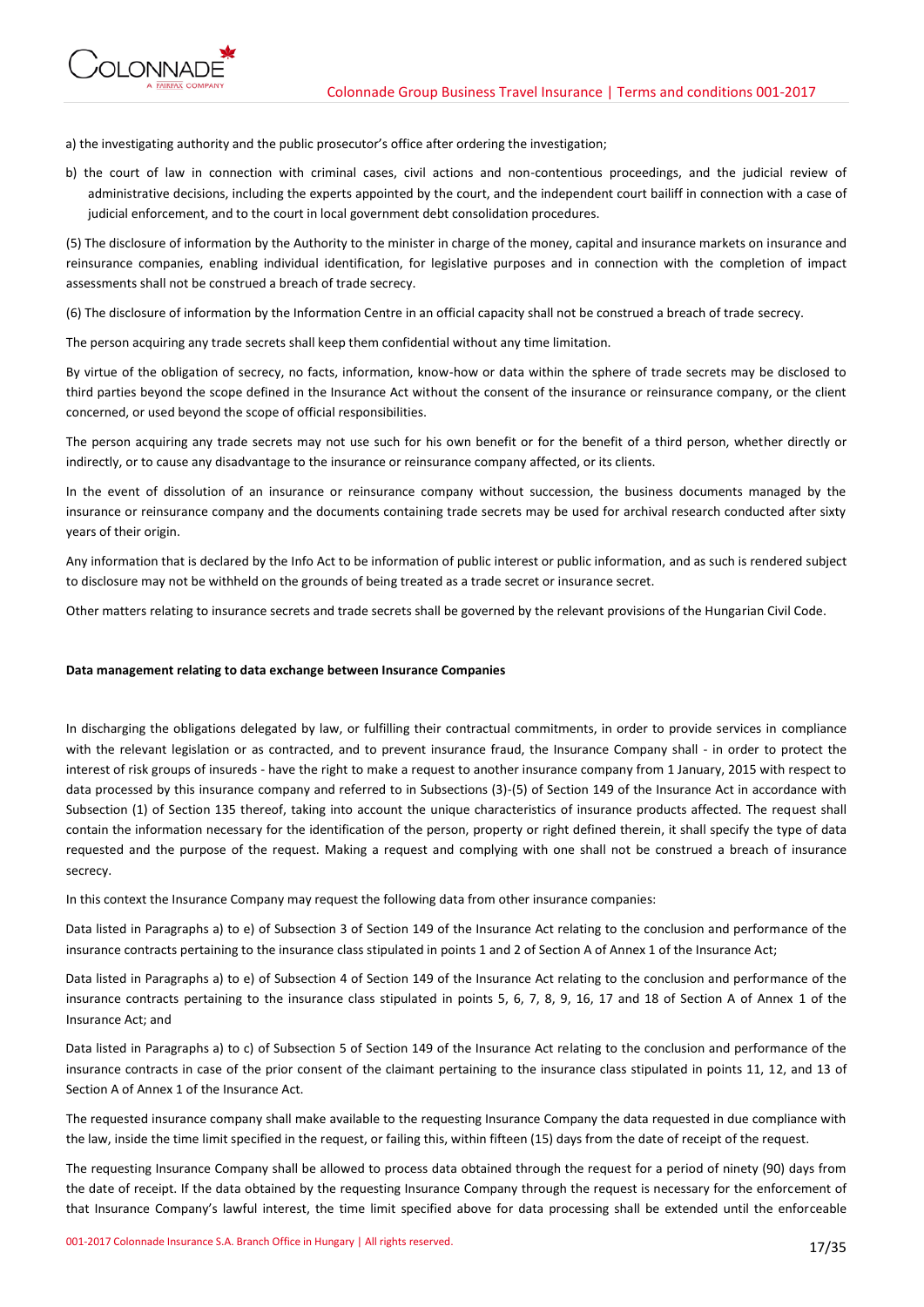

conclusion of the procedure opened for the enforcement of such claim.

If the data obtained by the requesting Insurance Company through the request for the enforcement of the insurance company's lawful interest, and the procedure for the enforcement of such claim is not opened inside a period of one (1) year after the data is received, such data may be processed for a period of one (1) year from the date of receipt. The requesting Insurance Company shall inform the client affected by the request concerning this request and also if the request is satisfied, on the data to which it pertains, at least once during the period of insurance cover.

If the client asks for information regarding his data in accordance with the Info Act and the requesting insurance company no longer has the data to which the request pertains having regard to Subsections 8-10 of Section 149 of the Insurance Act, the client shall be informed thereof.

The requesting Insurance Company shall not be allowed to connect the data obtained through the request relating to an interest insured, with data it has obtained or processed, for purposes other than the above. The requested insurance company shall be responsible for the correctness and relevance of the data indicated in the request."

# **Information on personal data management**

For the purposes of this Chapter and in the light of the provisions on data protection, the Policyholder, Insured, Beneficiary and any other person who are entitled lawfully to the insurance service of the Insurance Company shall be considered its client (hereinafter referred to as: "Client").

The Insurance Company shall be liable for data management and retention, including any data to be provided in the future in connection with the insurance contract.

Personal Data shall mean data relating to a specific (identified or directly or indirectly identifiable by virtue of personal data) Client who is a natural person, as well as conclusions drawn from such data in regard to that relevant Client.

Insurance secret shall mean all data in the possession of the Insurance Company that pertain to the personal circumstances and financial situations or business affairs of the Clients, and the contracts of Clients with the Insurance Companies.

The Insurance Company processes the personal data of Clients only to the extent that they relate to the relevant insurance contract, with its creation and registration, and to the service. The data are provided on a voluntary basis. Pursuant to Act LXXXVIII of 2014 on the Insurance Business, taking into account the purpose of data management, the Insurance Company shall be entitled to manage the Personal Data of its Clients qualifying as Insurance Secret without the explicit consent thereof. The Insurance Company shall be authorized to process any data pertaining to the medical condition of Clients (hereinafter referred to as "Medical Mata") in accordance with the Act on the Processing and Protection of Personal Data in the Field of Medicine and solely in possession of the explicit written consent of the relevant Client. Also, any data pertaining to the medical condition of Clients may only relate to the relevant insurance contract, with its creation and registration, and to the provision of insurance service.

The Insurance Company shall be entitled to process personal data during the life of the insurance contract, and as long as any claim can be asserted by or against it in connection with the insurance.

Unless otherwise provided for by law, the Insurance Company shall be entitled to disclose to Third Parties any data obtained during its conduct of business which qualify as Insurance Secret on the condition that the Client's or its legal representative's written consent precisely specifies the scope of insurance secrets that may be disclosed. Third party shall mean any natural or legal person, or unincorporated business association other than the Client, the data controller or the data processor. As the founder of the Insurance Company, Colonnade Insurance S.A shall not qualify as a Third Party, therefore it shall be entitled to manage any Personal Data and Insurance Secrets of the Clients without their separate written consent.

Any data transfer to the Member States of the European Union and any State which is party to the Agreement on the European Economic Area shall be considered as if the transfer took place within the territory of Hungary. Personal Data of the Clients (including Personal Data qualifying as special data) may be transferred from the country, irrespective of the medium used and the method of transmission, to a data controller managing or data processor processing such data in a Third Country only in case of the explicit consent of the Client and if it is permitted by law, or if any and all criteria of data management set by law are met, and an adequate level of personal data protection provided for by law is ensured during the management and processing of the transferred data in that Third Country. Third country shall mean any State that is not a member State of the European Union and which do not qualify as an EEA State.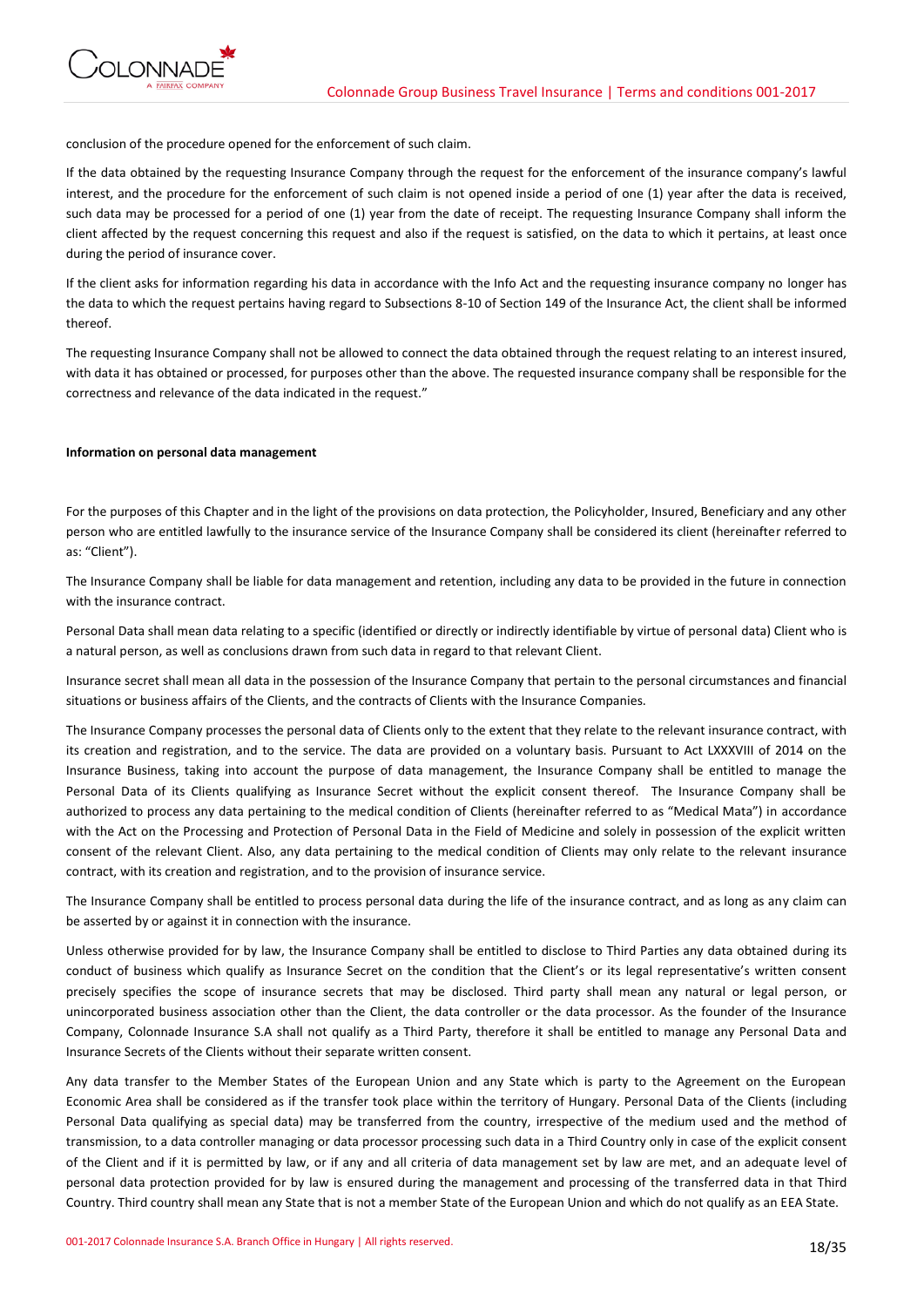

Upon request of the Client, the Insurance Company shall provide information on any and all Personal Data managed or transferred under the conditions laid down by law. Client may request the Insurance Company to correct and, except for any statutory data management by reasons of public interest, block or delete such data. The Insurance Company shall be required to correct any Personal Data managed according to the request of the Client.

The Insurance Company shall be required to delete all Personal Data relating to their current or former Clients or to any frustrated contract in connection with which the data in question is no longer required, or the Client has not given consent, or if it is lacking the legal grounds for processing such data.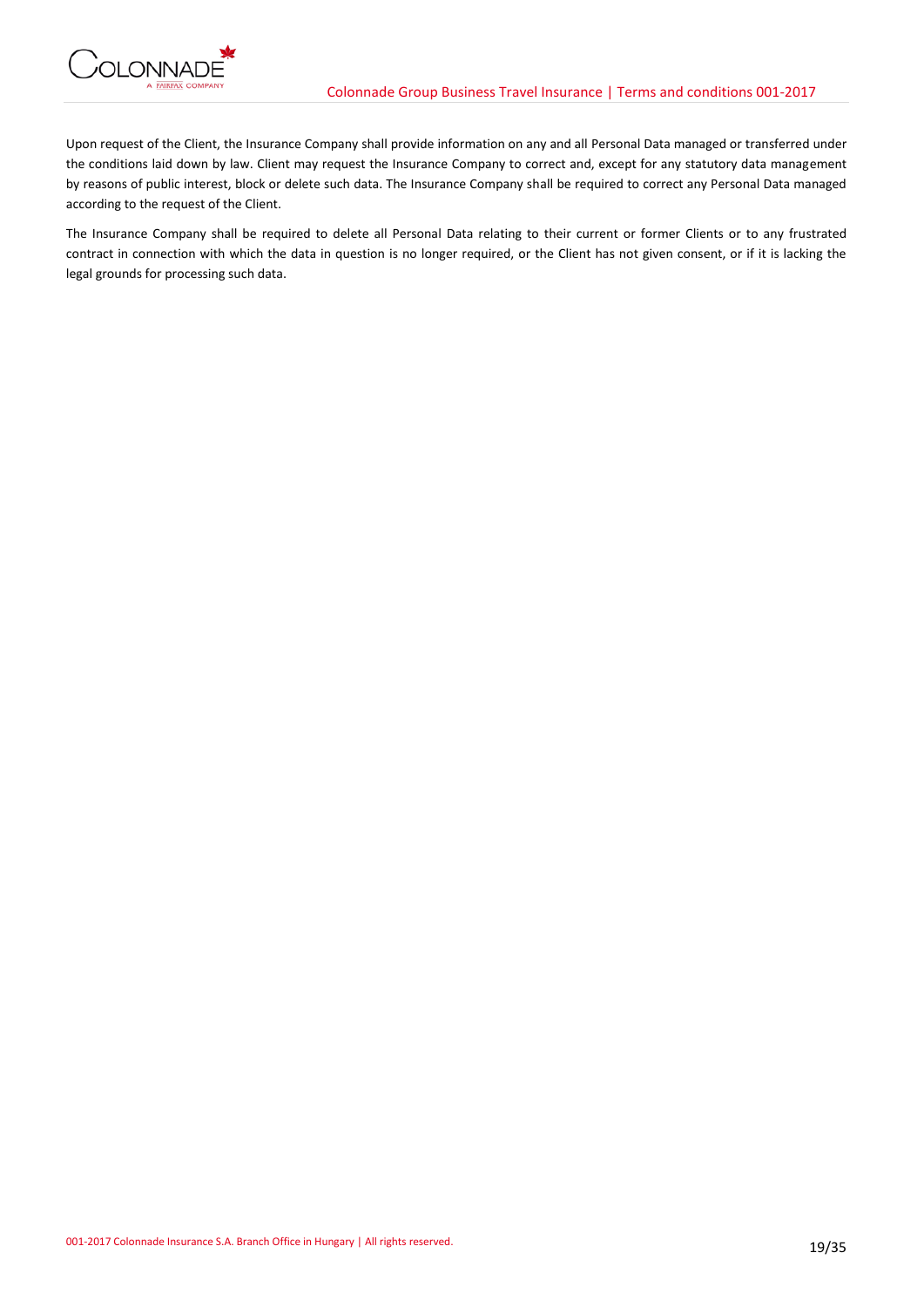

# **Operative Times**

# **Travel**

# *OT1 - Business Trip Outside Hungary*

While an *Insured Person* is on a *Business Trip* outside Hungary cover starting from the time of leaving place of residence or place of work in Hungary whichever occurs last, until return to place of residence or place of work in Hungary whichever occurs first.

# **Extension to OT1 -** *Business Trip*

While an *Insured Person* is on a *Business Trip***,** his or her accompanying *Partner* and *Child(ren)* will automatically be covered based on the following percentage of amount otherwise payable:

## Section of benefits Percentage of *Sum Insured* Payable

- Accidental death, disability 10% of his or her *Sum Insured* for accidental death and Permanent Disability not exceeding S\$50,000 No cover for *Temporary Partial Disablement* or *Temporary Total Disablement* and accident medical reimbursement
- Rescue expenses 10% of his or her *Sum Insured* for medical expenses & emergency travel expenses not exceeding S\$50,000 100% of his or her *Sum Insured* for rescue expenses
- Other benefits No cover

# *OT2 - Business Trip Outside Permanent Country of Residence*

While an *Insured Person* is on a *Business Trip* outside *Permanent Country of Residence*, cover starting from the time of leaving place of residence or place of work in *Permanent Country of Residence*, whichever occurs last, until return to place of residence or place of work in *Permanent Country of Residence*, whichever occurs first.

# *OT3 - All Trip Outside Hungary*

While an *Insured Person* is on a *Trip* outside Hungary, cover starting from the time of leaving place of residence or place of work in Hungary whichever occurs last, until return to place of residence or place of work in Hungary, whichever occurs first.

# *OT4 - All Trip Outside Permanent Country of Residence*

While an *Insured Person* is on a *Trip* outside *Permanent Country of Residence*, cover starting from the time of leaving place of residence or place of work in *Permanent Country of Residence*, whichever occurs last, until return to place of residence or place of work in *Permanent Country of Residence*, whichever occurs first.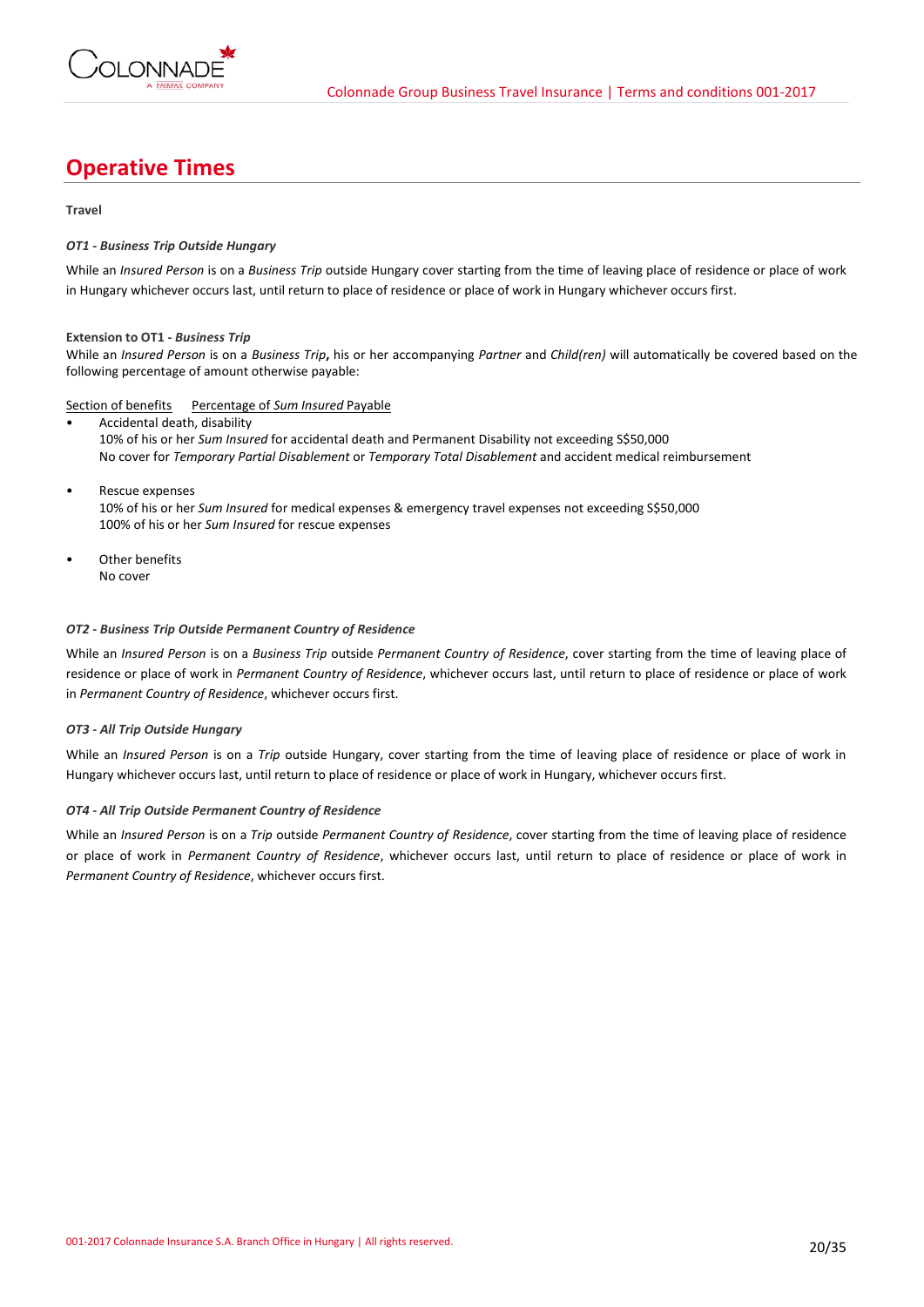

# **Section A - Personal Accident**

# **Section A1 – Accidental Death**

If an *Insured Person* sustains a *Bodily Injury* which within two years solely and independently of any other cause results in death, the *Insurer* will pay the *Policyholder or Beneficiary* the benefit shown on the *Schedule* subject to the conditions below.

The total benefit payable under this Section A1 will be paid in excess of any benefit actually paid under Section A2 - Disability, if the *Accidental* death arises from the same *Bodily Injury*.

If an *Insured Person* sustains *Burns* which solely and independently of any other cause, results in death, the *Insurer* will pay the *Policyholder* or the *Beneficiary* twice benefit shown on the Schedule.

The benefit payable for Accidental death will be increased by 2% per *Child* up to a maximum of 10% of the benefit.

## **Disappearance Benefit**

If an *Insured Person* disappears and after 365 days it is reasonable to believe that death resulted from *Bodily Injury*, the accidental death benefit - shown on the *Schedule* - will be paid provided that the *Policyholder* signs an agreement that if it later transpires that an *Insured Person* has not died, any amount paid will be refunded to the *Insurer..*

## **Section A2 - Disability**

If an *Insured Person* sustains a *Bodily Injury* which solely and independently of any other cause results in *Disability*, *Loss of Limb or Loss of Sense*, the *Insurer* will pay the *Insured Person* or *Beneficiary* the benefit shown on the *Schedule* subject to the conditions set out below.

Should the *Insured Person* is confined to wheelchair the *Insurer* will pay the cost of the reasonable house or vehicle modification expenses up to 500.000 HUF. This benefit will be in addition to any amount paid Disability.

# **Definitions Applicable to Section A2:**

*Loss of Limb* 

In the case of a leg:

a) loss by permanent physical severance at or above the ankle or

b) permanent and total loss of use of a complete foot or leg.

In the case of an arm:

a) loss by permanent physical severance of the four fingers at or above the meta carpo phalangeal joints (where the fingers join the palm of the hand) or

b) permanent and total loss of use of a complete arm or hand.

## *Loss of Sense:*

*Loss of Eye* 

Permanent and total loss of sight:

- a) in both eyes if the *Insured Person* is officially confirmed to be blind.
- b) in one eye if the degree of sight remaining after correction is 3/60 or less on the Snellen Scale.

*Loss of Speech*

Total and permanent loss of speech.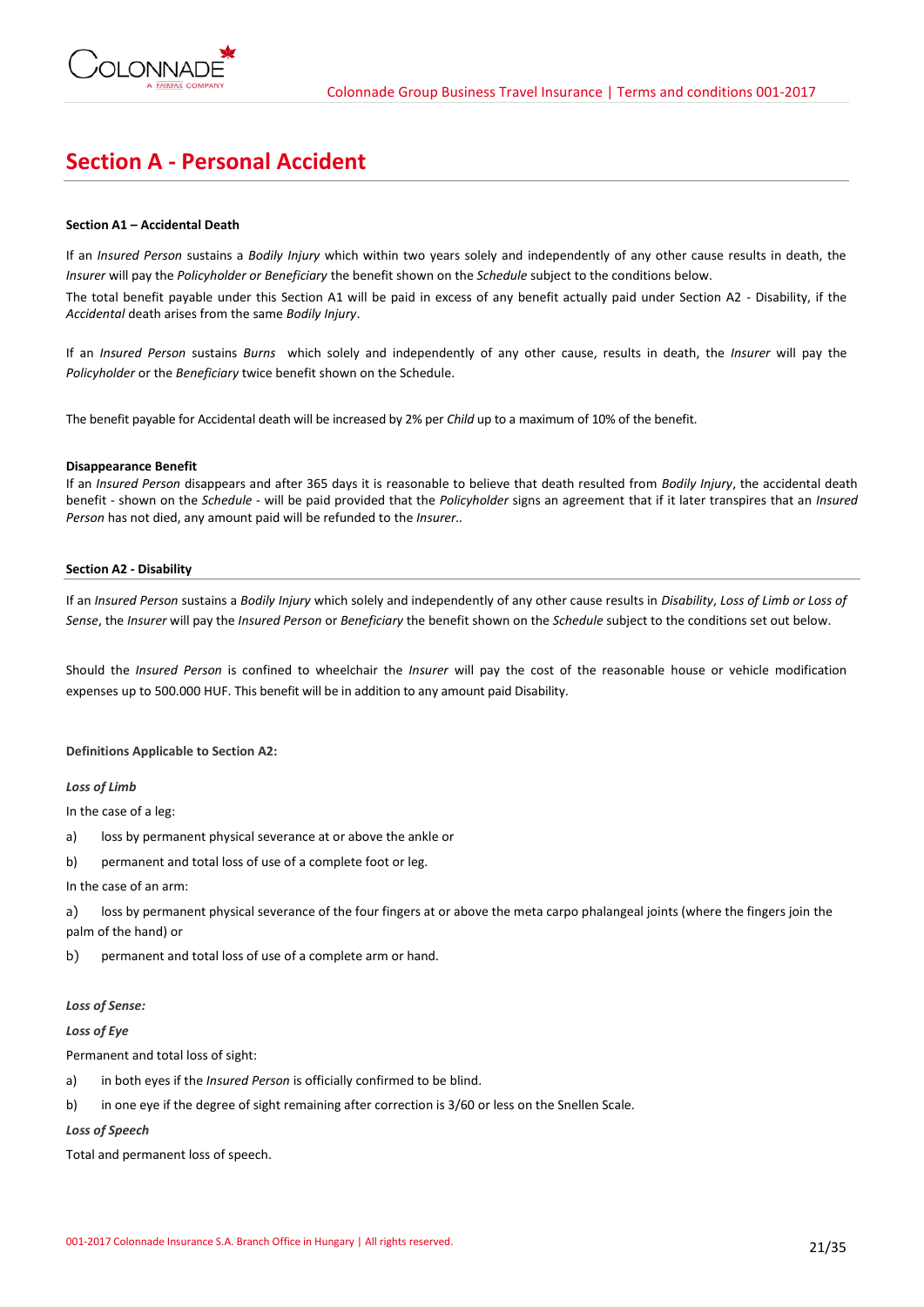

# *Loss of Hearing*

Total and permanent loss of hearing.

# *Disability:*

# *Permanent Total Disability*

Disability which totally prevents an *Insured Person* from working in their usual occupation for the *Policyholder* which in all probability will continue for the remainder of their natural life.

# *Permanent Partial Disability*

A permanent disability benefit payable as a percentage of the *Sum Insured* under Item 4b, shown on the *Schedule*, depending on the degree of permanent disability. The benefits payable for specific disabilities are shown in the table below:

Permanent severance or permanent total loss of use (including anchylosis) of:

| a) | one thumb                        | 30% |
|----|----------------------------------|-----|
| b) | forefinger                       | 20% |
| c) | any finger other than forefinger | 10% |
| d) | big toe                          | 15% |
| e) | any toe other than big toe       | 5%  |
| f) | shoulder or elbow                | 25% |
| g) | wrist, hip, knee or ankle        | 20% |
| h) | lower jaw by surgical operation  | 30% |

Considerable loss of osseous substance of (definite and incurable condition):

| i)                                                            | skull in all its thickness, surface of: |      |  |
|---------------------------------------------------------------|-----------------------------------------|------|--|
|                                                               | - at least 6 sq. cm                     | 40%  |  |
|                                                               | - 3 to 6 sq. cm                         | 20%  |  |
|                                                               | - less than 3 sq. cm                    | 10%  |  |
| j)                                                            | shoulder                                | 40%  |  |
| k)                                                            | two bones of the forearm                | 30%  |  |
| I)                                                            | thigh or both bones of the leg          | 50%  |  |
| m)                                                            | knee-cap                                | 20%  |  |
| n)                                                            | Shortening of lower limb by             |      |  |
|                                                               | - at least 5 cm                         | 30%  |  |
|                                                               | - 3 to 5 cm                             | 20%  |  |
|                                                               | $-1$ to 3 cm                            | 10%  |  |
| o)                                                            | Total incurable insanity                | 100% |  |
| p) one arm, one leg, or one eye                               |                                         | 100% |  |
| g) two eyes, or loss or two or more limbs, or loss of one eye |                                         |      |  |
| and one limb                                                  |                                         | 100% |  |
| r) loss of hearing on both ears                               |                                         | 100% |  |
| s) loss of hearing on one ear                                 |                                         |      |  |
| t) Permanent disability which are not listed above,           |                                         |      |  |
| the Insurer will pay up to a maximum of<br>100%               |                                         |      |  |

Any *Permanent Partial Disablement* payable under item (t) will be assessed by considering the severity of the disablement in conjunction with the stated percentages for the specific types of disablement mentioned above. The *Insured Person's* occupation will not be a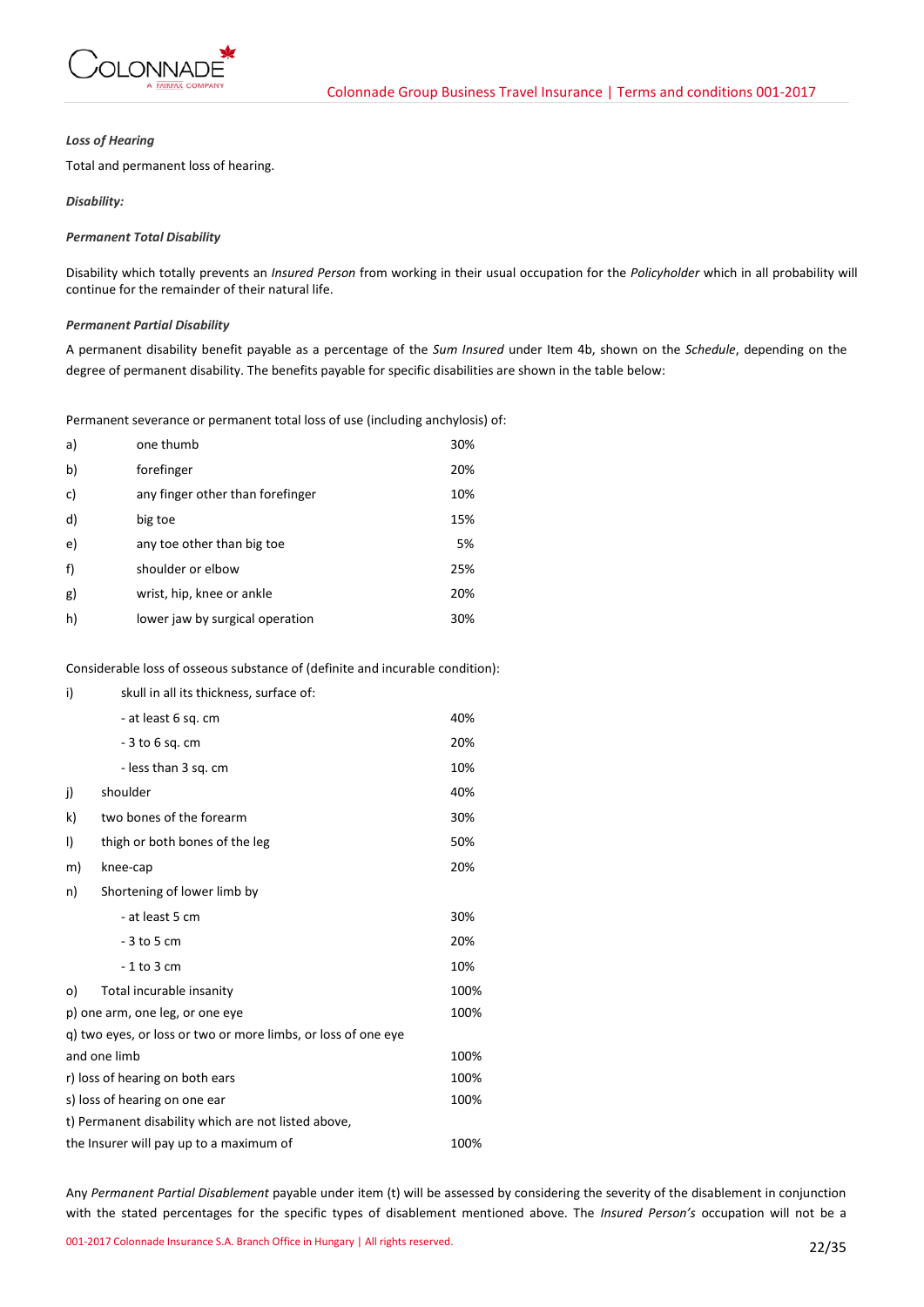

relevant factor.

When more than one form of disablement results from one *Accident* the percentages from each are added together but the *Insurer* will not pay more than 100% of the *Sum Insured* under Permanent Disability benefit.

If a claim is payable for loss of or loss of use of a whole part of the body a claim for any component of that part cannot also be made.

The amount payable for anchylosis of the fingers (other than thumb and forefinger) and of the toes (other than the big toe) shall be 50 % of the compensation which would be due for the loss of those limbs.

# **Conditions applicable to Section A:**

- 1. Death or Disability resulting from exposure to severe weather conditions will be considered to have been caused by *Bodily Injury*.
- 2. If an *Insured Person* is not an *Employee* then Item 4a will be defined as "Permanent Total Disability which totally prevents an *Insured Person* from working in gainful employment of any and every kind which in all probability will continue for the remainder of their natural life". No benefit will be payable under Items 5 and 6.
- 3. The benefit for Accidental death (Section A.1) for an *Insured Person* who is a *Child* will be limited to 3.000.000.-HUF except where an *Insured Person*, aged between 16 and 18 years of age at the time of sustaining *Bodily Injury*, is an *Employee*.
- 4. If an *Insured Person* is not covered for Accidental death the *Insurer* will not pay any benefit for Accidental Death (Section A1) or Disability (Section A2) until at least 13 weeks after the date of the *Accident* and the *Insurer* will only then pay if the *Insured Person* has not in the meantime died as a result of the *Accident*.
- 5. The total amount payable under this Section to cover more than one *Bodily Injury* resulting from one *Accident*, shall be calculated by addition of amounts covering each *Bodily Injury*, but the *Insurer* will not pay more than the Total Sum Insured under this Section unless the benefit is paid under Items 11-14 and 17 of the Schedule.
- 6. If a claim exceeds the *Scheduled Flight Accumulation Limit* or the *Any One Accident Limit* shown on the *Schedule*, the *Insurer* will pay an amount which is proportionately reduced until the total does not exceed the limit shown on the *Schedule*.
- 7. When more than one form of *Permanent Partial Disability* results from one *Accident,* the percentages from each are added together, but the *Insurer* will not pay more than 100% of the *Sum Insured* shown under Item *Permanent Partial Disability.*
- 8. If a claim is payable for loss of or loss of use of a whole part of the body a claim for loss of any component of that part cannot also be made.
- 9. Payment for *Temporary Total Disability* will cease on payment of *Permanent Total Disability* or the Benefit period as shown on the *Schedule,* whichever occurs first.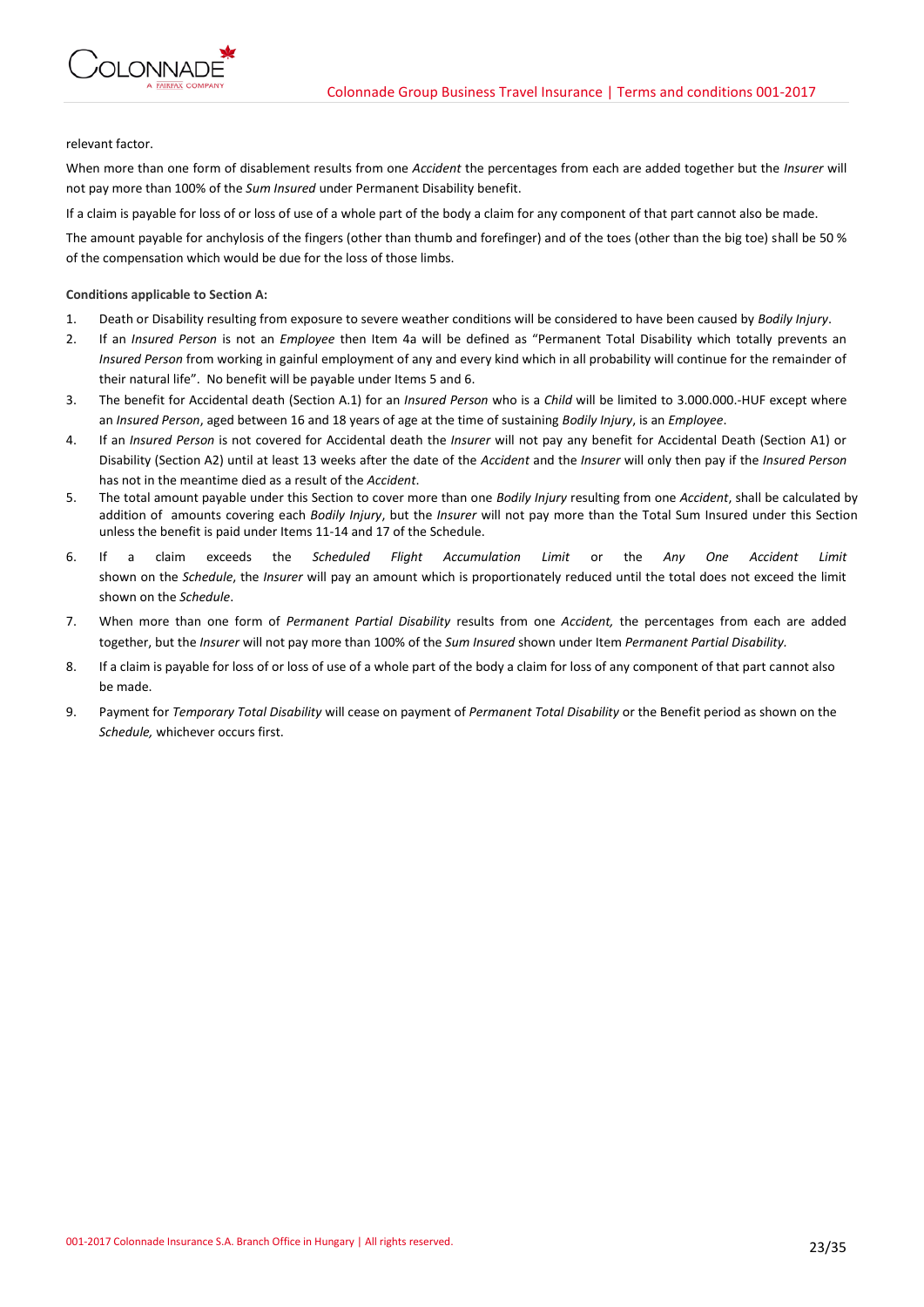

# **Section B - Travel**

# **Section B1.1 - Medical and Emergency Travel Expenses**

If an *Insured Person* sustains *Bodily Injury* or *Sickness* during the *Operative Time* and *Period of Insurance* the *Insurer* will pay the *Policyholder* or the *Insured Person* for *Medical Expenses* and *Emergency Travel Expenses* reasonably and necessarily incurred as a direct results, for up to 2 years from the date of *Bodily* Injury or first diagnosis of *Sickness*, up to the *Sum Insured* in the *Schedule* in excess of any *Deductible*.

**Definitions applicable to Section B1.1**

## *Medical Expenses*

The *Usual and reasonable costs* incurred outside Hungary, or an *Insured Person's Permanent Country of Residence*, for medical, surgical or other remedial attention or treatment given or prescribed by a *Medical Practitioner* and all hospital, nursing home and ambulance charges.

Dental expenses are covered up to the *Sum Insured* stated on the *Schedule* if they are the result of a *Bodily Injury* or unexpected and sudden pain that requires immediate treatment*.* The *Insurer* shall not pay any benefit for permanent crowns or artificial teeth.

## *Emergency Travel Expenses*

The additional expenses of economy class transport and accommodation expenses incurred by an *Insured Person* and up to two persons, who need to travel to, remain with, or escort an *Insured Person* including, at the discretion of the *Insurer,* a family member or business colleague*.*

## **Condition applicable to Section B1.1**

The *Policyholder* or *Insured Person* must contact Assistance Service as soon as possible if injury or illness results in the need for in-patient hospital treatment.

#### **Extensions applicable to Section B1.1**

1. In the event of a valid claim under this section the *Insurer* will pay the costs of hospital in-patient medical charges necessarily incurred within the 1 month immediately following the date of return to Hungary or an *Insured Person's Permanent Country of Residence*, up to a maximum of \$5,000 if the expenses would not be recovered by anyone.

# **Exclusions applicable to Section B1.1**

The *Insurer* will not pay any claim:

- 1. where an *Insured Person* is travelling against the advice of a *Medical Practitioner*,
- 2. where the purpose of the *Trip* is to receive medical treatment or advice,
- 3. within one month of the expected date of birth if an *Insured Person* is pregnant and *Bodily Injury* or *Sickness* has resulted from the pregnancy.

#### **Section B1.2 - Rescue Expenses**

If an *Insured Person* sustains *Bodily Injury* or *Sickness* during the *Operative Time* and *Period of Insurance*, the *Insurer* will reimburse the *Policyholder* or an *Insured Person* for *Rescue Expenses* reasonably and necessarily incurred as a direct result, up to the *Sum Insured* in the *Schedule*.

#### **Definition applicable to Section B1.2**

#### *Rescue Expenses*

001-2017 Colonnade Insurance S.A. Branch Office in Hungary | All rights reserved. 24/35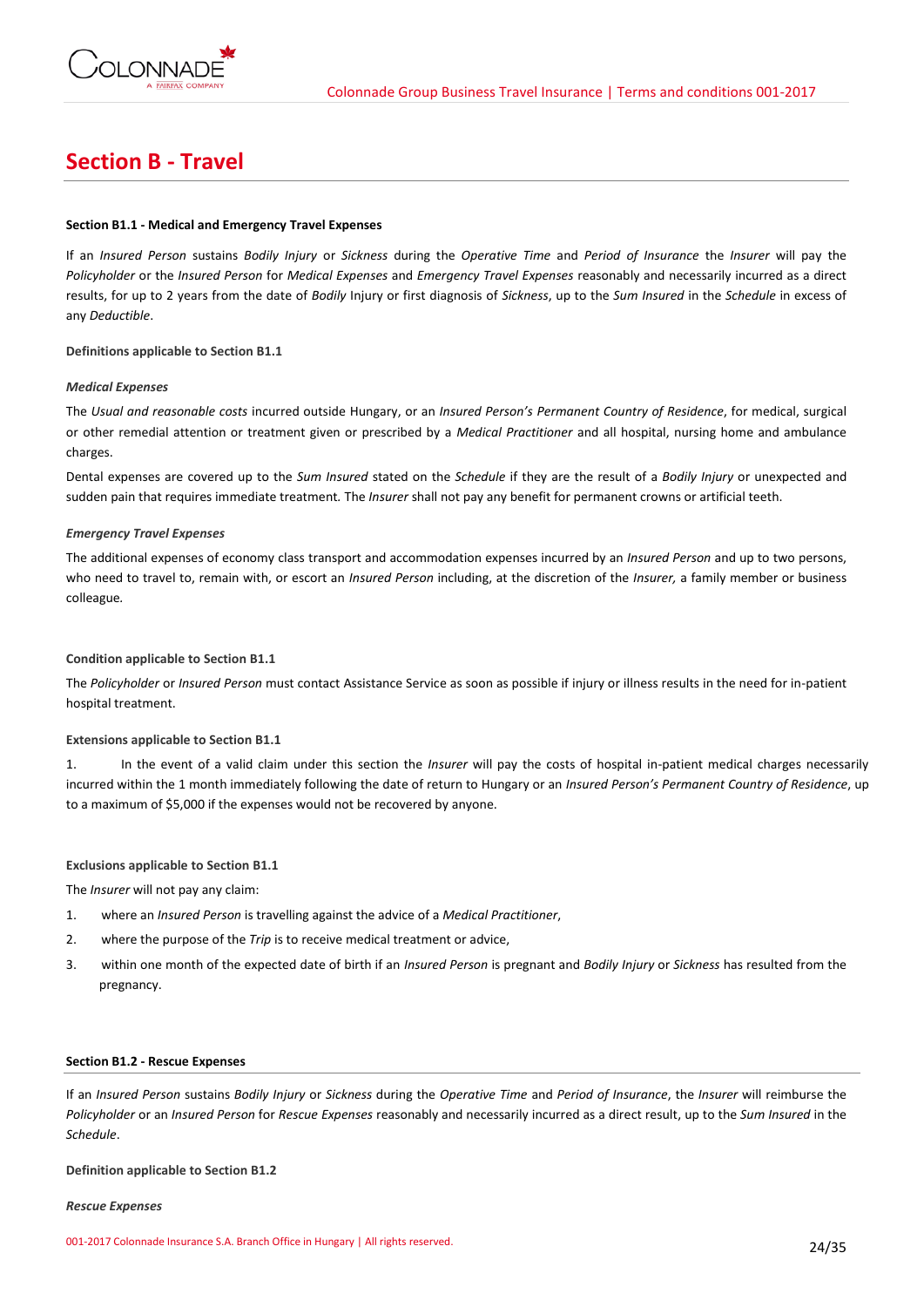- The cost of transportation by any suitable means to an appropriate medical facility or to an *Insured Person's* home in Hungary or *Permanent Country of Residence* as recommended by the *Insurer's* appointed medical advisor in conjunction with the local attending *Medical Practitioner.*
- In the event of death the costs of transportation of the body or ashes and the *Insured Person's* personal effects back to Hungary or *Permanent Country of Residence*.
- The costs of funeral expenses outside Hungary or an *Insured Person's Permanent Country of Residence* up to a maximum of 2.000.000,-HUF.

## **Condition Applicable To Section B1.2**

**IONNADI** 

The *Policyholder* or *Insured Person* must contact *Assistance Service* as soon as possible if *Bodily Injury* or *Sickness* results in the need for in-patient hospital treatment or the possible need for emergency rescue. If rescue is not carried out by the *Assistance Service*, the costs of such rescue must be approved by the *Assistance Service* otherwise the costs may not be reimbursed unless it could not be reasonably expected in the circumstances to contact *Assistance Service* and seek approval.

If the *Insurer's* appointed medical advisor and the local attending *Medical Practitioner* allow the *Insured Person's* transportation to his or her home in Hungary or *Permanent Country of Residence*, but the *Insured Person* refuses it, the *Insurer* will not be liable for any medical expenses incurred after the date the transportation could have taken place.

# **Exclusions Applicable To Section B1.2**

The *Insurer* will not pay any claim:

- 1. where an *Insured Person* is travelling against the advice of a M*edical Practitioner*;
- 2. where the purpose of the *Trip* is to receive medical treatment or advice;
- 3. within one month of the expected date of birth if an *Insured Person* is pregnant and *Bodily Injury* or *Sickness* has resulted from the pregnancy;
- 4. in excess of 400.000.-HUF as a result of an *Insured Person* giving birth.
- 5. as a result of the use of non-prescribed drugs by an Insured Person

## **Section B1.3 - Assistance**

The network of the *Assistance Service* offices is available whenever an *Insured Person* travels within the *Operative Time* and *Period of Insurance*. If Medical Assistance is required at any time the **Emergency Helpline**

**+36 1 460 1500** (24 Hour) should be called. The insurer will reimburse up to 20.000,-HUF towards the reasonable costs of phone calls to Emergency Helpline related to a valid claim under this policy.

All of the Medical Assistance detailed below is subject to the terms and conditions of this policy.

When *Assistance Service* is contacted for assistance, the following information should be provided :

- The Insured Person's name and the *Assistance Service* card number and/or Policy number
- The telephone, fax or telex number where an Insured Person can be reached.
- The Insured Person's address abroad.
- The nature of the emergency.
- The name of the Insured Person's employer, company or organisation.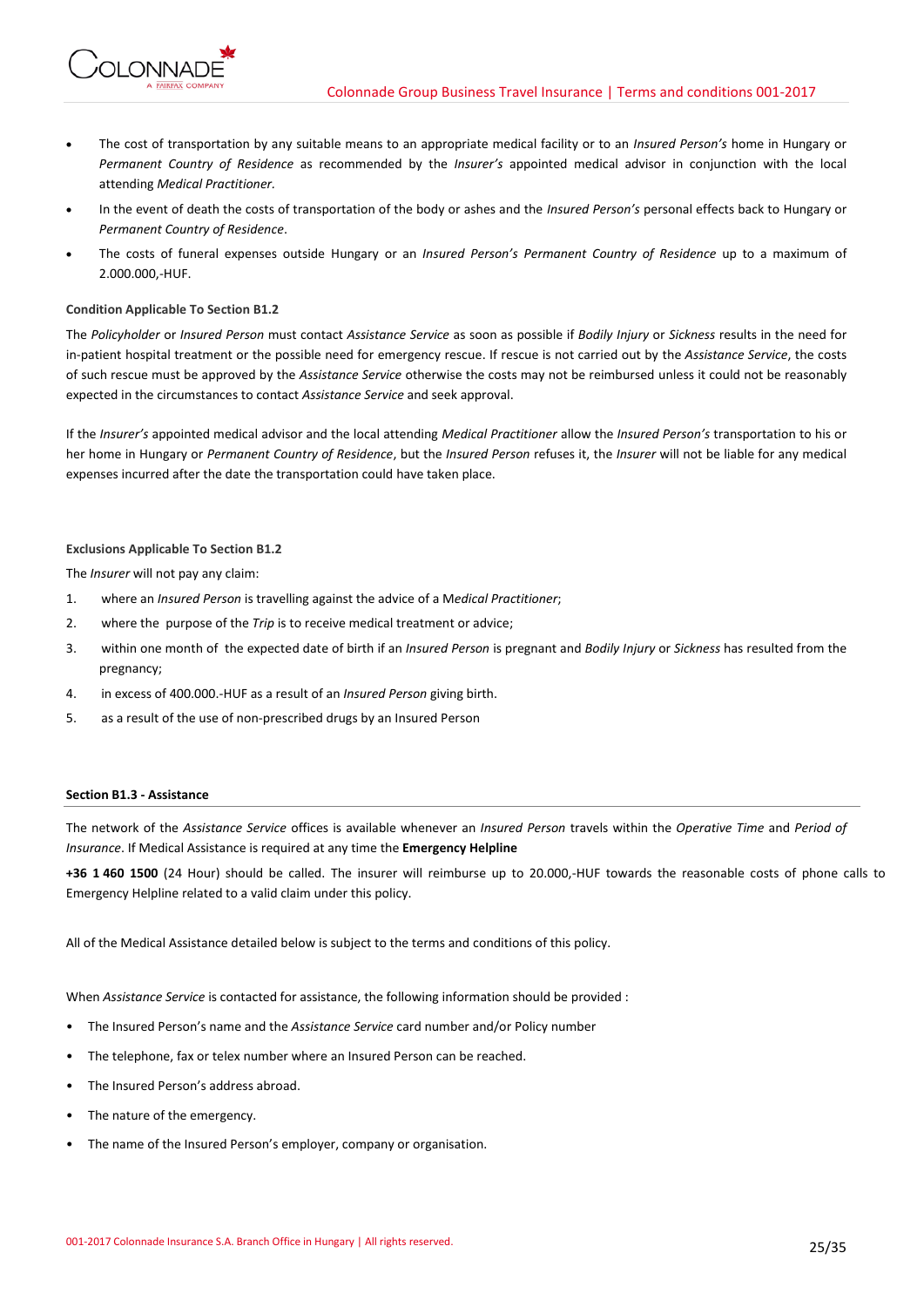

The Medical Assistance services provided are:

| 24 hour Service                                                  | Emergency telephone lines staffed 24 hours a day, 365 days a year by multi-lingual assistance co-<br>ordinators, experienced in the procedures of hospitals and clinics worldwide.                                                                                                                                                                                |
|------------------------------------------------------------------|-------------------------------------------------------------------------------------------------------------------------------------------------------------------------------------------------------------------------------------------------------------------------------------------------------------------------------------------------------------------|
| <b>Travel information</b>                                        | enhanced to provide pre-travel advice, full country guide information, full security advice for<br>worldwide travel, document registration and a pre-trip concierge service - available in English                                                                                                                                                                |
| <b>Medical Staff</b>                                             | A highly qualified team of medical consultants and nursing staff, available at any time to ensure<br>that the most appropriate medical treatment is provided.                                                                                                                                                                                                     |
| <b>Medical advice and referral</b>                               | Assistance Service will provide the following services to the Insured Person:                                                                                                                                                                                                                                                                                     |
|                                                                  | medical advice to the Insured Person over the telephone.                                                                                                                                                                                                                                                                                                          |
|                                                                  | information about medical practitioners, and hospitals worldwide.<br>$\bullet$                                                                                                                                                                                                                                                                                    |
|                                                                  | arrange Insured Person's appointment with medical practitioners.<br>$\bullet$                                                                                                                                                                                                                                                                                     |
|                                                                  | arrange Insured Person's hospital admission.                                                                                                                                                                                                                                                                                                                      |
| <b>Direct Billing</b>                                            | Where appropriate Assistance Service will arrange direct billing with hospitals worldwide,<br>avoiding the need for the Insured Person to use the Insured Person's own cash or credit card.                                                                                                                                                                       |
| <b>Air Ambulance</b>                                             | Repatriation or transport to a <i>medical institution</i> by air ambulance or scheduled airline or other<br>suitable means depending on the circumstances of the case and if appropriate with a fully<br>equipped medical team in attendance. On return, suitable transportation will take an Insured<br>Person to hospital or home address whenever necessary.   |
| <b>Emergency Medical Supplies</b>                                | Help locate and send essential medicines or medical by-products if unavailable locally.                                                                                                                                                                                                                                                                           |
|                                                                  | Medical Assistance is only one aspect of the service. Assistance Service also provides the following Travel Assistance:                                                                                                                                                                                                                                           |
|                                                                  | Assistance Service will provide information concerning visa and vaccination requirements<br>for foreign countries.                                                                                                                                                                                                                                                |
| Advice on Lost Luggage,<br><b>Passport, Documents or Tickets</b> | In the event that the Insured Person's luggage, passport, documents or tickets are lost or<br>stolen while travelling overseas, Assistance Service will provide general advice to the Insured<br>Person.                                                                                                                                                          |
| <b>Emergency Message</b><br><b>Transmission</b>                  | In the event of an emergency or a hospital confinement, Assistance Service will keep the<br>Insured Person's immediate family informed.                                                                                                                                                                                                                           |
| <b>Arrangement of Hotel</b><br>Accommodation                     | Assistance Service will provide information concerning hotel facilities, services and rates for<br>an Insured Person, a replacement business colleague or family member who has travelled to<br>be at the bedside of the Insured Person. Assistance Service will book the hotel room and<br>confirm details with the hotel prior to the expected date of arrival. |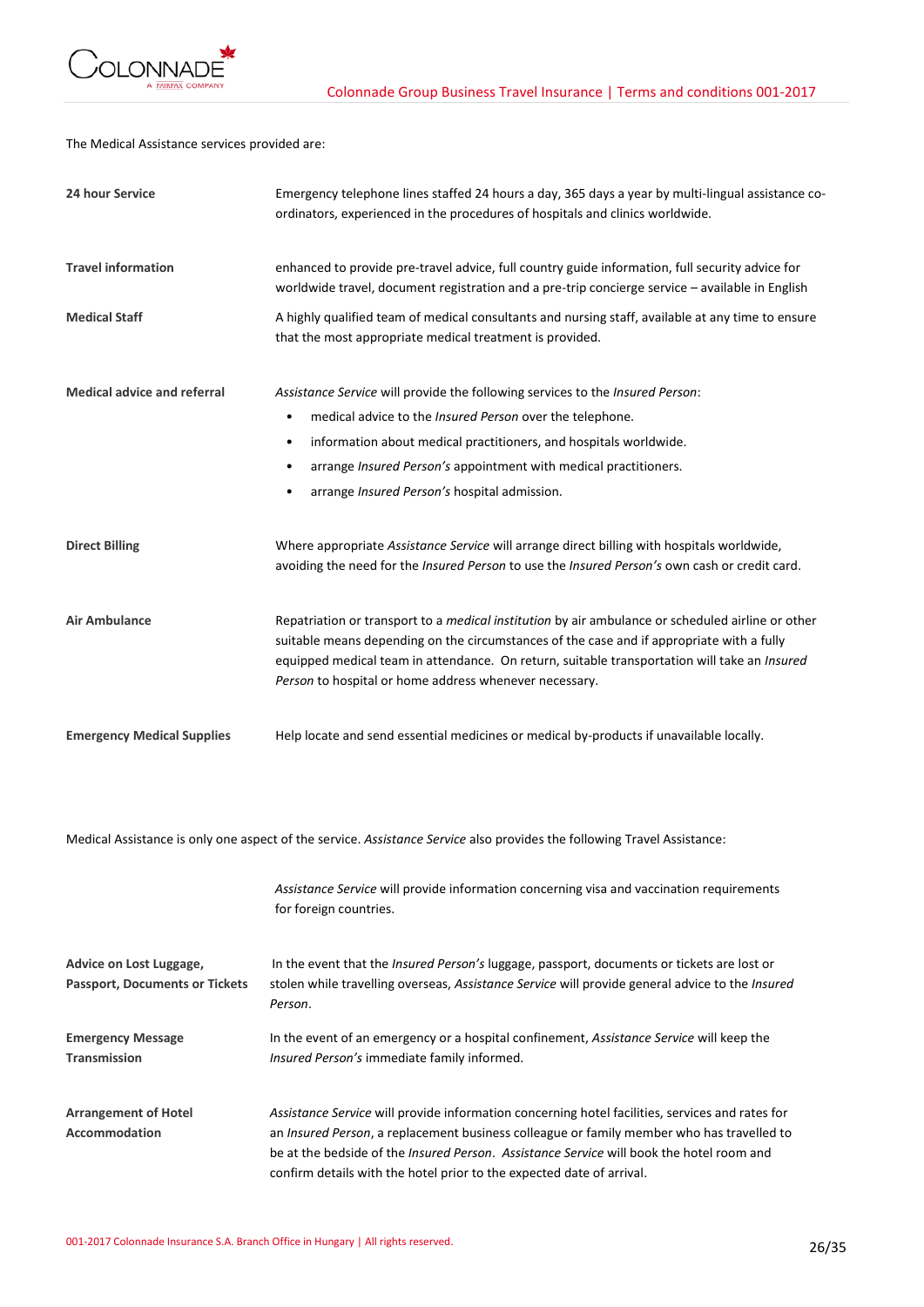

| <b>Arrangement of Compassionate</b> | Assistance Service will arrange for return airfare for a relative or friend of the <i>Insured Person</i> |  |  |
|-------------------------------------|----------------------------------------------------------------------------------------------------------|--|--|
| <b>Visit</b>                        | to visit an <i>Insured Person</i> who, when travelling alone, has been hospitalised outside the          |  |  |
|                                     | Permanent Country of Residence for more than five days.                                                  |  |  |
| Arrangement of Return of            | Assistance Service will arrange for the return of minor children (aged 18 or under) to their             |  |  |
| <b>Minor Children</b>               | Permanent Country of Residence if they are left unattended as the result of the Insured                  |  |  |
|                                     | Person's Bodily Injury, Sickness, or emergency transportation                                            |  |  |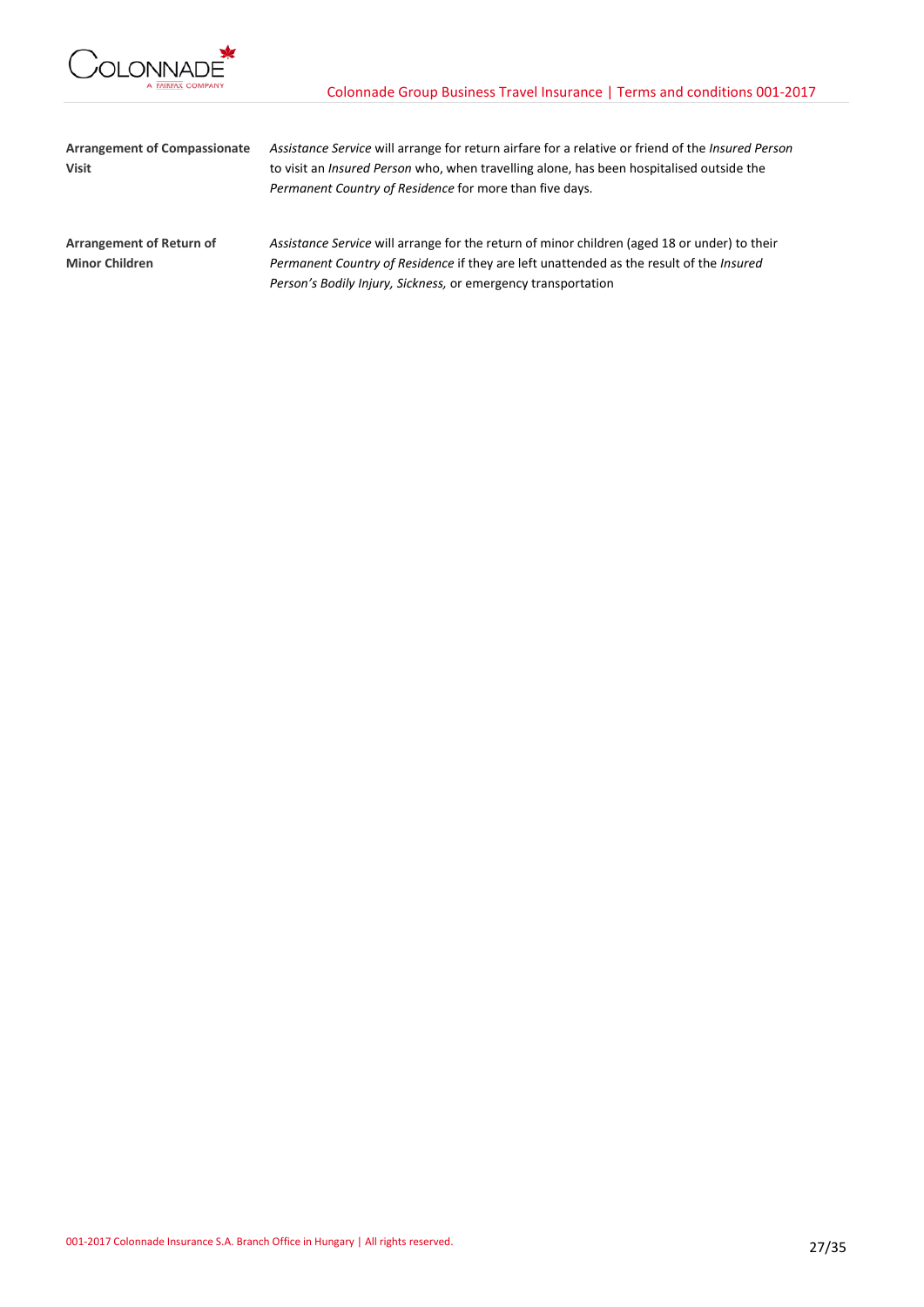

## **Section B1.4 - Legal Expenses**

The *Insurer* will pay to an *Insured Person* up to the *Sum Insured* in the *Schedule* for *Legal Expenses* incurred by or on behalf of an *Insured Person* in pursuit of a claim for damages and/or compensation against a third party who has caused *Bodily Injury* to, or death or *Sickness* of, that *Insured Person* by an incident occurring during the *Operative Time* and *Period of Insurance* outside Hungary.

**Definitions applicable to Section B1.4:**

## *Appointed Representative*

A qualified lawyer or firm of lawyers appointed to act for *an Insured Person*.

#### *Legal Expenses*

- a) Any fees, expenses and other amounts charged by the *Appointed Representative* in connection with any claim or legal proceedings, including costs and expenses of expert witnesses as well as those incurred by the *Insurer* in connection with any such claim or legal proceedings.
- b) Any costs payable by an *Insured Person* following an award of costs by any court or tribunal and any costs payable following an outof-court settlement made in connection with any claim or legal proceedings.

c) Any fees, expenses and other amounts reasonably incurred by the *Appointed Representative* in appealing or resisting an appeal against the judgement of a court, tribunal or award of an arbitrator.

## **Claims Conditions Applicable To Section B1.4**

- 1. The *Insured Person* must first obtain the *Insurer's* written consent to pay *Legal Expenses*. This consent will be given if an *Insured Person* can satisfy the *Insurer* that:
	- a. there are reasonable grounds for pursuing the legal proceedings; and
	- b. it is reasonable for *Legal Expenses* to be provided in a particular case.

The decision to grant consent will take into account the opinion of an *Appointed Representative* as well as that of the *Insurer's* own advisers. The *Insurer* may also request, at an *Insured Person's* expense, an opinion of a lawyer or firm of lawyers on the merits of the claim or legal proceedings. If the claim is admitted, an *Insured Person's* costs in obtaining this opinion will be covered by this insurance.

All claims or legal proceedings including any appeal against judgement resulting from the same original cause, event, or circumstances, will be regarded as one claim.

2. If an *Insured Person* is successful in any action, any *Legal Expenses* provided by the *Insurer* will be reimbursed to the *Insurer*.

#### **Exclusions Applicable To Section B1.4**

The *Insurer* will not pay for any:

- 1. *Legal Expenses* incurred in the defence of any civil claim or legal proceedings made or brought against the *Insured Person*;
- 2. fines or other penalties imposed by a criminal court;
- 3. *Legal Expenses* incurred in connection with any criminal act committed by the *Insured Person*;
- 4. *Legal Expenses* incurred in pursuing any claim against any travel agent, tour operator, insurer or their agents;
- 5. claim or circumstance notified more than two years after the incident from which the cause of action arose;
- 6. *Legal Expenses* incurred by an *Insured Person* making a claim against the *Policyholder,* the *Insurer* or any organisation or person involved in arranging this insurance.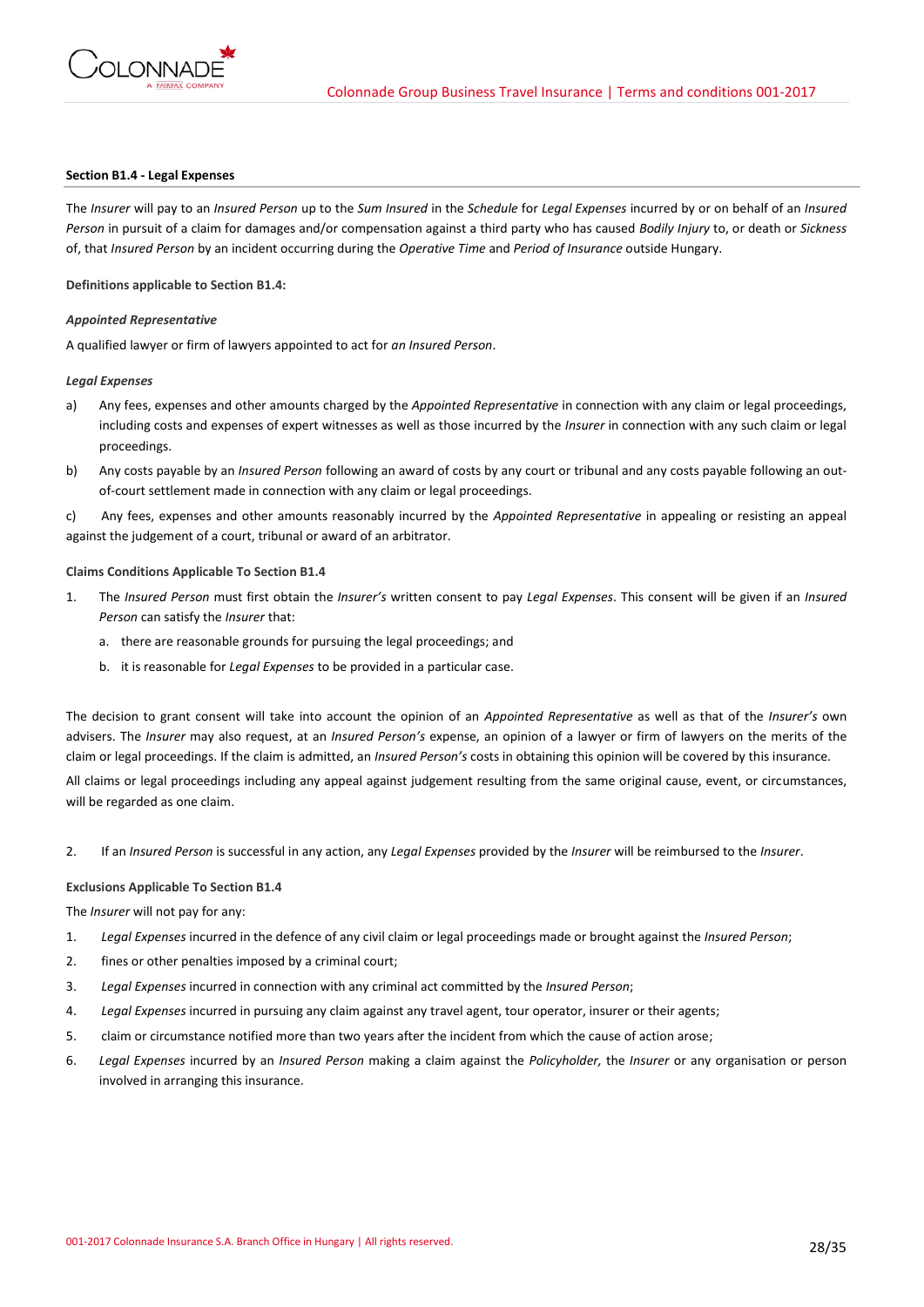

## **Section B1.5 - Personal Liability**

The *Insurer* will indemnify an *Insured Person* for any legal liability incurred by that *Insured Person* during a *Trip* during the *Operative Time*  and *Period of Insurance* as the result of *Bodily Injury* or *Sickness* of any person, or *Accidental* loss or damage to the property of any person, up to the *Sum Insured* in the *Schedule* which is an aggregate limit for all losses under this policy occurring during each *Period of Insurance*.

## **Provisions applicable to Section B1.5**

- 1. In addition the *Insurer* will pay all costs and expenses incurred with the written consent of the *Insurer* in connection with the defence of any claims against an *Insured Person* which may be the subject of indemnity under this Section.
- 2. No admission of liability, offer, promise or payment will be made without the written consent of the *Insurer*.
- 3. The *Insurer* will, if it considers it necessary, take over and conduct the defence or settlement of any claim against an *Insured Person* and for that purpose can use the *Insured Person's* name. The *Insurer* can conduct the defence however it sees fit. The *Insurer* can prosecute at its own expense and for its own benefit, any claim for indemnity or damages against any other persons.
- 4. The *Insured Person* will give the *Insurer* full assistance in defending or prosecuting any claim and will provide the *Insurer* with any information and documents available to him.

#### **Exclusions applicable to Section B1.5**

The *Insurer* will not pay for any liability which is the result of:

- 1. Bodily injury to, or illness or disease of, any person who is an employee of the *Policyholder* or an *Insured Person* when injury results from their employment by the *Policyholder* or an *Insured Person*,
- 2. Liability arising directly or indirectly by or through, or in connection with, any motorised craft.
- 3. Liability arising directly or indirectly by or through or in connection with:
	- a) the ownership, possession or occupation of land,
	- b) any deliberate or unlawful act,
	- c) the carrying on of any trade, business or profession,
	- d) any racing activity,
- 4. *Accidental* loss or damage to property belonging to, held in trust by, or in the custody or control of the *Policyholder* or an *Insured Person* or any of their employees or any member of an *Insured Person's* family or household,
- 5. Liability attaching to the *Policyholder* or an *Insured Person* under an express term of any contract, unless liability would arise whether or not the express term existed,
- 6. Liability for which payment should be more specifically claimed under any other contract of insurance in the name of the *Policyholder* or an *Insured Person,*
- 7. Any claim where an *Insured Person* is insane or which results from an *Insured Person* being under the influence of or affected by drugs (other than drugs taken under the direction of a *Medical Practitioner*), alcohol, or solvents,
- 8. Any claim resulting from any Acquired Immune Deficiency Syndrome (AIDS) or any AIDS related condition, or sexually transmitted disease suffered by an *Insured Person*
- 9. Liability in respect of fines, penalties or liquidated damages, punitive exemplary or aggravated damages.

#### **Section B2 - Personal Property**

If an *Insured Person* has stolen or suffers damage to *Personal Property* on a *Trip* during the *Operative Time* and *Period of Insurance,* the *Insurer* will indemnify the *Policyholder* or an

*Insured Person* for the cost of replacement or repair up to the *Sum Insured* in the *Schedule*.

If the *Insured Person's Personal Property* is temporarily lost for more than four hours during the outward journeys of the *Trip*, the *Insurer* will reimburse up to 200.000.,-HUF towards the cost of buying essential and reasonable replacement items. If the *Personal Property*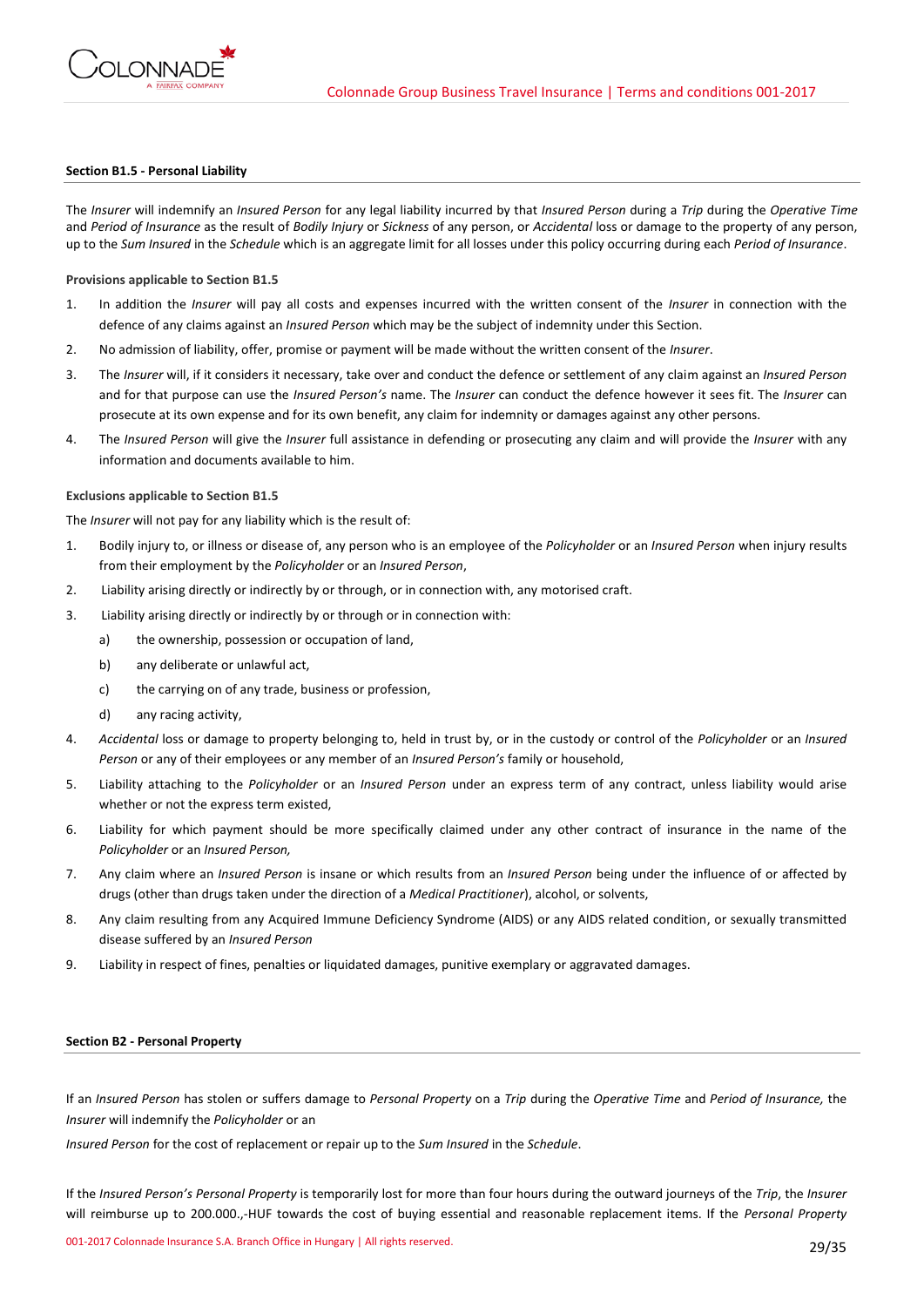

which has been temporarily lost becomes permanently lost and this results in a claim, the *Insurer* will deduct the amount already paid for temporary loss from the final payment.

If during the *Operative Time* an *Insured Person* loses or damages his or her passport, identification card, driver's license, car registration, visa, money, travel tickets or other essential travel documents, the *Insurer* will indemnify the *Policyholder* or an *Insured Person* for the reasonable and necessary costs of replacing them including additional travel and accommodation costs, up to 200.000.,-HUF.

## **Definition applicable to Section B2**

## *Personal Property*

Property owned by or in the custody or control of an *Insured Person*.

## *Carrier*

Any licensed operator of a land, sea or air vehicle for the transportation of fare paying passengers.

## **Claims Provisions Applicable To Section B2**

- 1. All claims will be subject to the *Insurer* at its own discretion assessing the value of the claim based on the age and estimated wear and tear of the articles that form the basis of the claim.
- 2. Benefit will be paid by the *Insurer* in excess of any payments made by a *Carrier*. In the event of a claim for loss or damage in transit, the *Insured Person* must give immediate written notice to the relevant *Carrier* and/or to the relevant police authority.
- 3. When a claim is made the *Insured Person* must submit the following documents:
	- a) a copy of any declaration of loss, theft or damage to the relevant *Carrier* or police,
	- b) a copy of the relevant *Carrier* report or police report,
	- c) in the event of loss by *Carrier*  original tickets and baggage slips,
	- d) a list of all *Personal Property* which was stolen, lost or damaged including the date and place of purchase and purchase value,
	- e) original proof of purchase of the lost, stolen or damaged items., if available,
	- f) original purchase receipts are required in the event of claims regarding goods purchased during the *Trip*.
	- g) Suitable proof of any actual payments made by the *Carrier* to the *Insured Person*.

#### **Exclusions Applicable To Section B2**

The *Insurer* will not pay for:

- 1. Any item valued at more than 300.000,-HUF unless the *Policyholder* or an *Insured Person* bears the first 25% of any amount in excess of 300.000,.HUF, up to the replacement value of the item or the *Sum Insured* if less.
- 2. Loss due to chipping, scratching or breakage of glass, china or other fragile articles, unless due to fire, theft or accident to the conveyance in which they were being transported,
- 3. Loss or damage to sports equipment whilst in use.
- 4. Loss or damage due to:
	- a) moth, vermin, wear and tear, atmospheric or climatic conditions or gradual deterioration,
	- b) mechanical or electrical failure or breakdown,
	- c) any process of cleaning, dying, restoring, repairing or alteration,
	- d) loss of *Money* (as defined under Section B3), bonds, negotiable instruments and securities of any kind,
	- e) loss or damage caused by delay, detention or confiscation by order of any Government or Public
	- f) Authority,
	- g) loss of or damage to vehicles, their accessories or spare parts,
	- h) Theft from a motor vehicle unless entry to such vehicle is gained by visible, violent and forcible means and theft of items in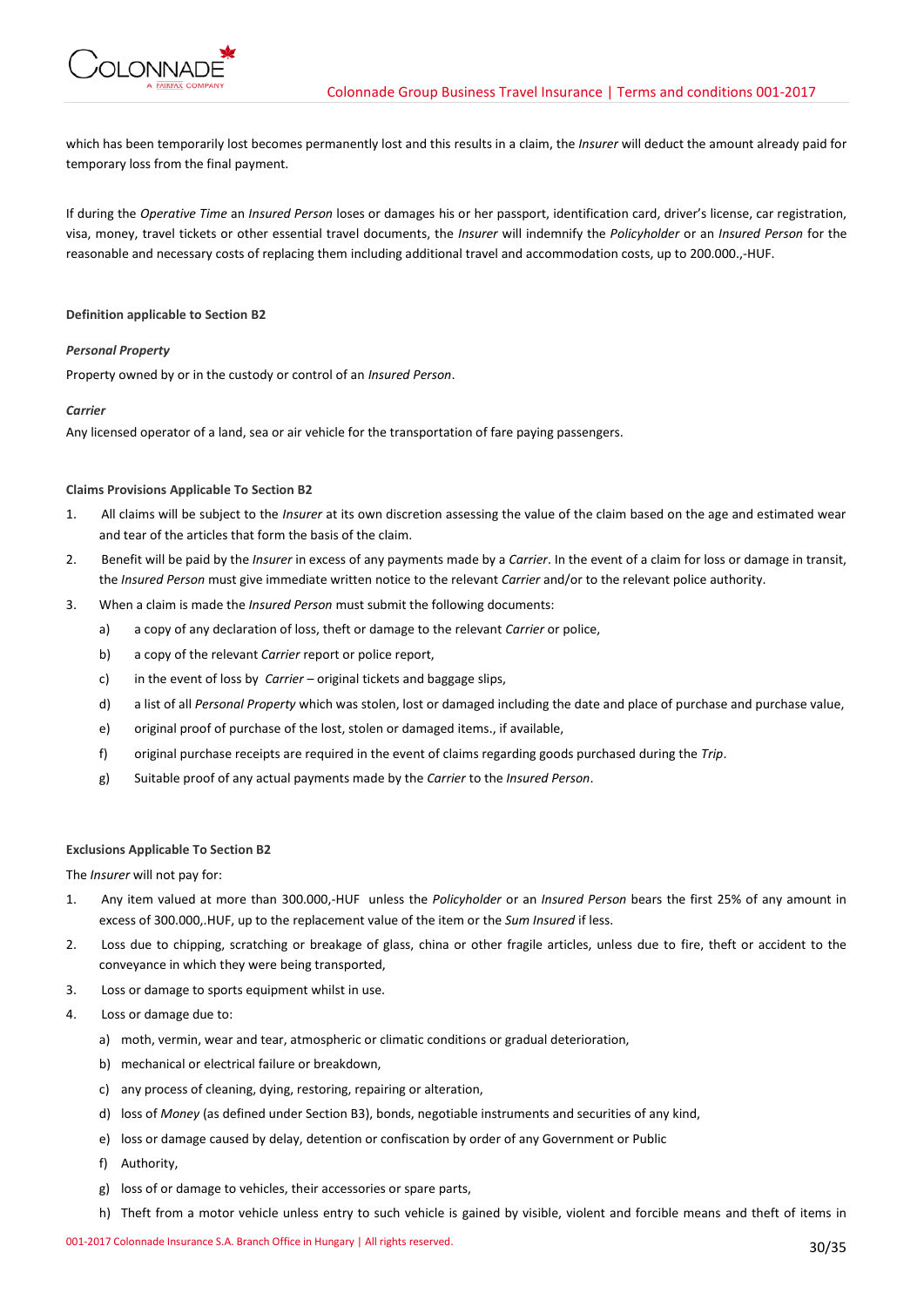

clear view,

i) Loss of or damage to *Personal Property* sent as freight or under an air waybill or bill of lading or via a courier.

#### **Section B3 - Money**

The *Insurer* will indemnify the *Policyholder* or an *Insured Person* for loss or theft of *Money,* or financial loss suffered as the result of fraudulent use of credit, debit or charge cards during the *Operative Time* and *Period of Insurance*, up to the *Sum Insured* in the *Schedule*.

#### **Definition applicable to Section B3**

#### *Money*

Coins, bank notes, banker's drafts, credit, debit or charge cards, phone cards, travellers' cheques, travel tickets, which belong to or are in the custody and control of an *Insured Person* and are intended for travel, meals, accommodation and personal expenditure only*.*

#### **Credit Card Indemnity**

If the *Insured Person* dies or suffers *Permanent Total Disablement* as the result of a *Bodily Injury* during the *Operative Time*, the *Insurer* will pay the *Insured Person*' business credit card expenses incurred by that *Insured Person* during the *Trip*, up to 500.000,-HUF.

#### **Extension Applicable To Section B3**

Foreign currency and travellers cheques purchased for a *Trip* are covered from the time of collection or 120 hours prior to departure on the *Trip* whichever occurs last and up to 120 hours after completion of a *Trip* or until deposited or cashed, whichever happens first.

#### **Claims Provisions Applicable To Section B3**

In the event of a claim the *Insured Person* must give immediate written notice:

- 1. to the relevant police authority in the event of theft,
- 2. a copy of the relevant police report must be submitted when a claim is made,
- 3. police reports must be obtained in the area where the loss occurred.

#### **Exclusions Applicable To Section B3**

The *Insurer* will not pay for:

- 1. any loss of cash in excess of 100.000,-HUF,
- 2. loss or theft of a credit card, charge card or cash card where the *Policyholder* or an *Insured Person* has not complied with all the terms and conditions under which the card was issued,
- 3. shortages due to confiscation or detention by Customs or other Officials, error, omission and depreciation in value.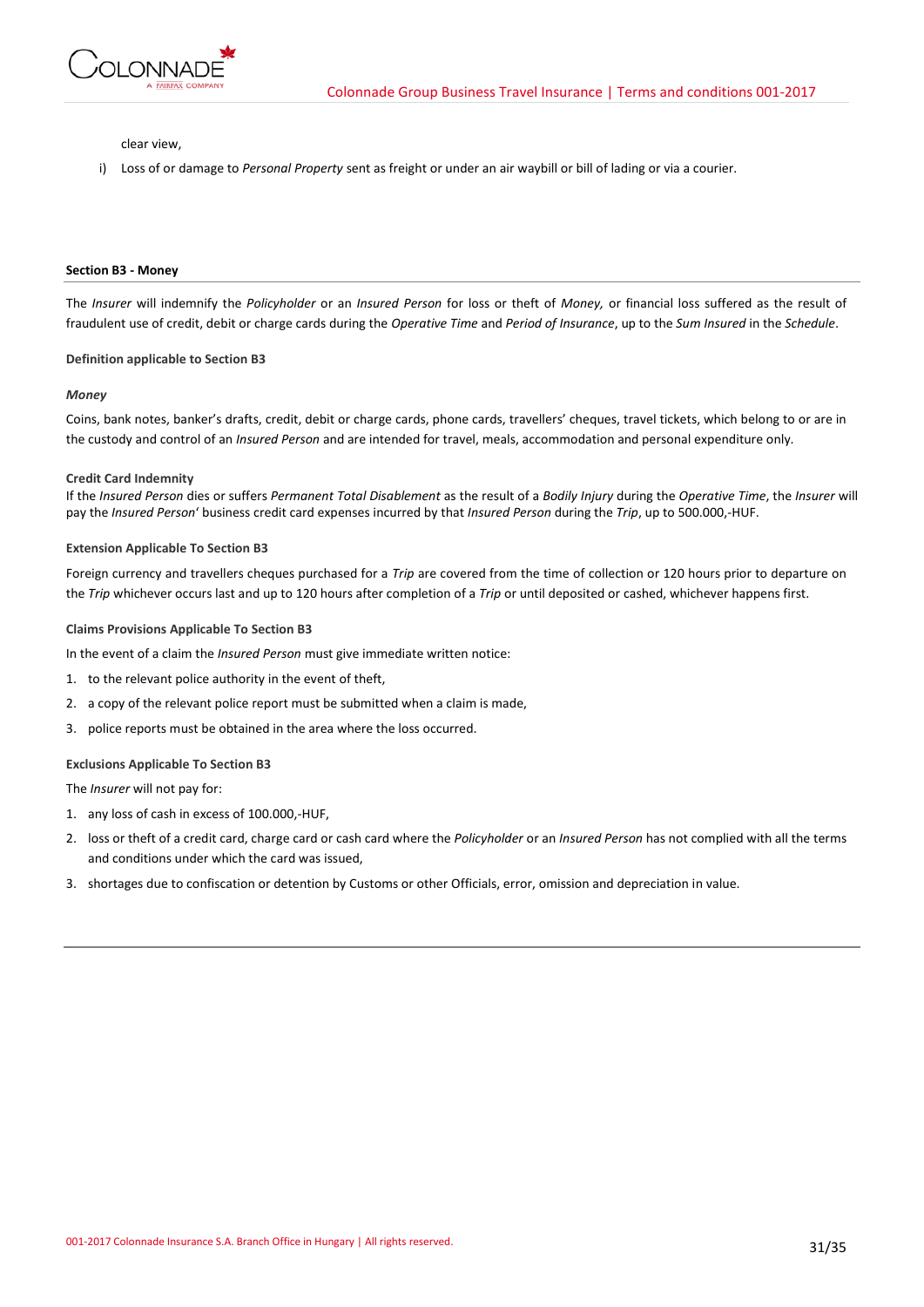

## **Section B4 - Cancellation, Curtailment and Delay**

The *Insurer* will indemnify the *Policyholder* or an *Insured Person* up to the *Sum Insured* on the *Schedule* if a *Trip* during the *Operative Time* and *Period of Insurance* has to be cancelled, cut short or altered as a direct result of any cause outside the *Policyholder's* or *Insured Person's* control.

Where the *Trip* has to be cancelled prior to departure the *Insurer* will pay for all deposits and advance payments in respect of transport and accommodation costs which are not recoverable elsewhere.

Where the *Trip* has to be cut short following departure the *Insurer* will pay for expenses which:

- a) have been paid or will be payable, or
- b) become payable under contract, or
- c) cannot be recovered elsewhere.

When pre-booked travel arrangements in connection with a *Trip* have to be altered following departure, the *Insurer* will reimburse the *Policyholder* or an *Insured Person* for the additional costs of travel and accommodation which are not recoverable elsewhere and are necessarily incurred to enable an *Insured Person* to continue the *Trip* or return to Hungary or *Permanent Country of Residence*.

#### **Replacement**

Where a *Trip* has to be cut short following departure, as a result of any cause outside the *Policyholder's* or an *Insured Person's* control the *Insurer* will pay for the additional costs necessarily incurred of travel and accommodation up to the *Sum Insured* shown in the *Schedule* less any amount recoverable elsewhere:

- a) to return an *Insured Person* to Hungary or *Permanent Country of Residence*
- b) to send a replacement to assume the duties of the original *Insured Person*.

#### **Travel Delay**

If the departure of the ship, aircraft or train on which an *Insured Person* is booked to travel in order to get to their planned destination at the commencement or completion of a *Trip* is delayed due to strike, industrial action, adverse weather conditions or mechanical breakdown, the *Insurer* will reimburse the *Policyholder* or an *Insured Person* for essential purchases, such as meals, refreshments or accommodation up to 15.000,-HUF per hour in excess of 4 hours delay up to a maximum of 100.000,-HUF.

# **Extension applicable to Section B4**

If an *Employee* of the *Policyholder* resigns or has his or her employment terminated more than 31 days prior to a pre-booked *Trip*, the *Insurer* will reimburse the *Policyholder* for all deposits and advance payments in respect of transport and accommodation costs incurred due to the cancellation of the *Trip*, less any expenses recoverable elsewhere.

## **Claims Provisions Applicable To Section B4**

Any documented evidence requested by the *Insurer* of the cause outside the *Policyholder's* and/or *Insured Person's* control which gives a rise to a claim under this Section shall be provided at no expense to the *Insurer* and shall be in such form and of such nature as the *Insurer* may prescribe.

#### **Exclusions applicable to Section B4**

The *Insurer* will not pay any benefit if the *Trip* is cancelled, cut short or altered as the result of:

- 1. an *Insured Person* deciding not to travel or, if on a *Trip,* deciding not to continue,
- 2. redundancy or resignation of an *Insured Person* or the termination of an *Insured Person's* contract of employment within 31 days of a pre-booked *Trip* or once the *Trip* has started,
- 3. redundancy, resignation or the termination of employment of an *Insured Person*, once a *Trip* has started,
- 4. the *Policyholder* or an *Insured Person's* financial or business circumstances,
- 5. the default of any provider (or their agent) of transport or accommodation, acting for the *Policyholder* or an *Insured Person*,
- 6. regulations made by any Public Authority or Government,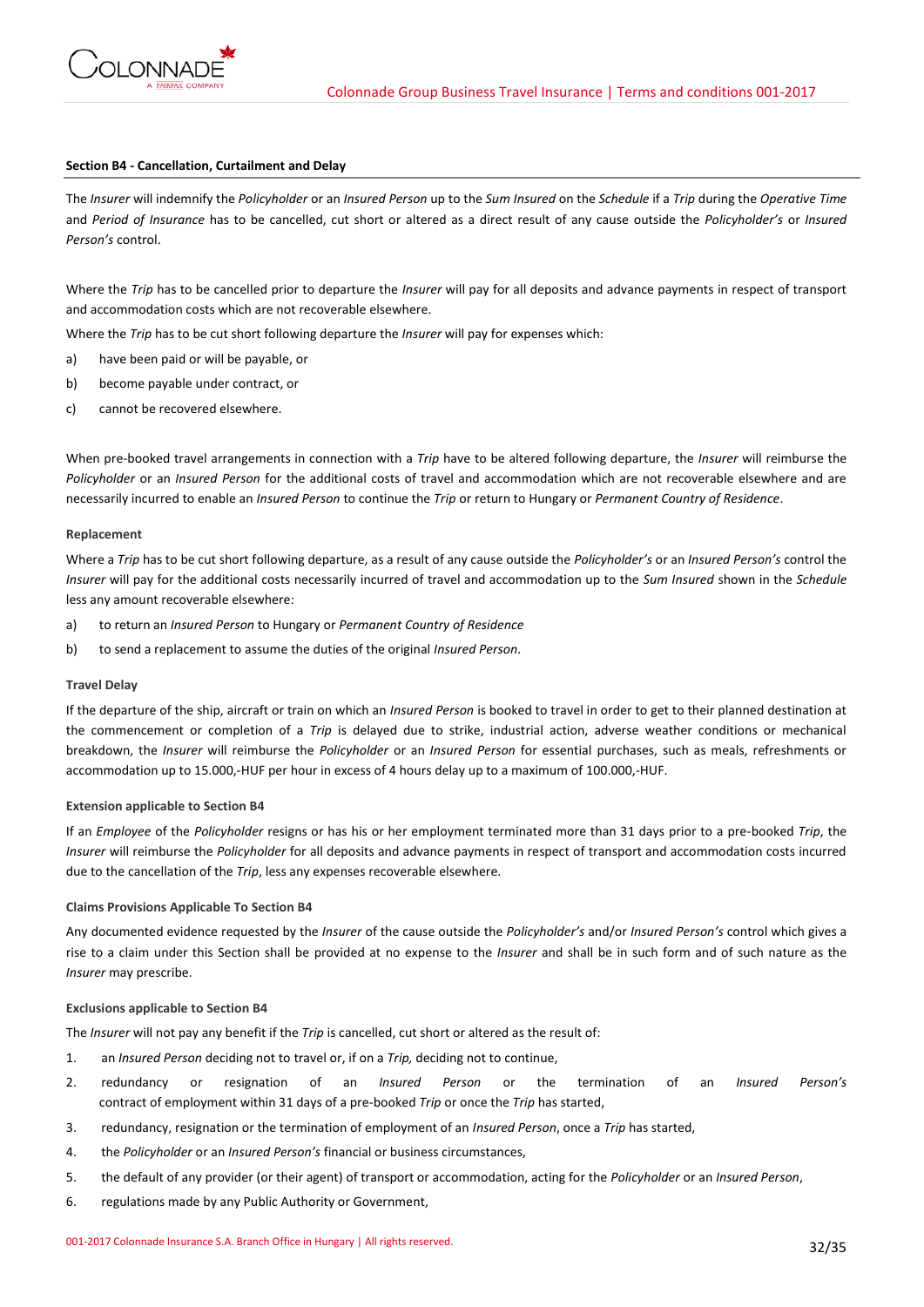

- 7. Mechanical breakdown or other failure of the means of transport (if not caused by disruption of road and rail services by avalanche, snow or flood) where the departure of a ship, aircraft or train on which the *Insured Person* is booked to travel is delayed for more than 24 hours.
- 8. Industrial action where the departure of a ship, aircraft or train on which the *Insured Person* is booked to travel is delayed for more than 24 hours. The *Insurer* will not pay any benefit if the industrial action existed (or its possibility existed before the date on which the *Trip* was booked and advance warning had been given);
- 9. an *Insured Person* travelling or intending to travel against the advice of a *Medical Practitioner* or for the purpose of obtaining treatment;
- 10. any claim for cancellation following delay of a ship, aircraft or train, if:
	- a) an *Insured Person* fails to check-in according to the itinerary supplied unless the failure was itself due to industrial action; or
	- b) the delay is due to the withdrawal from service temporarily or permanently of any ship, aircraft or train on the orders or recommendation of any Port Authority, Rail Authority or Aviation Authority or any similar body in any country.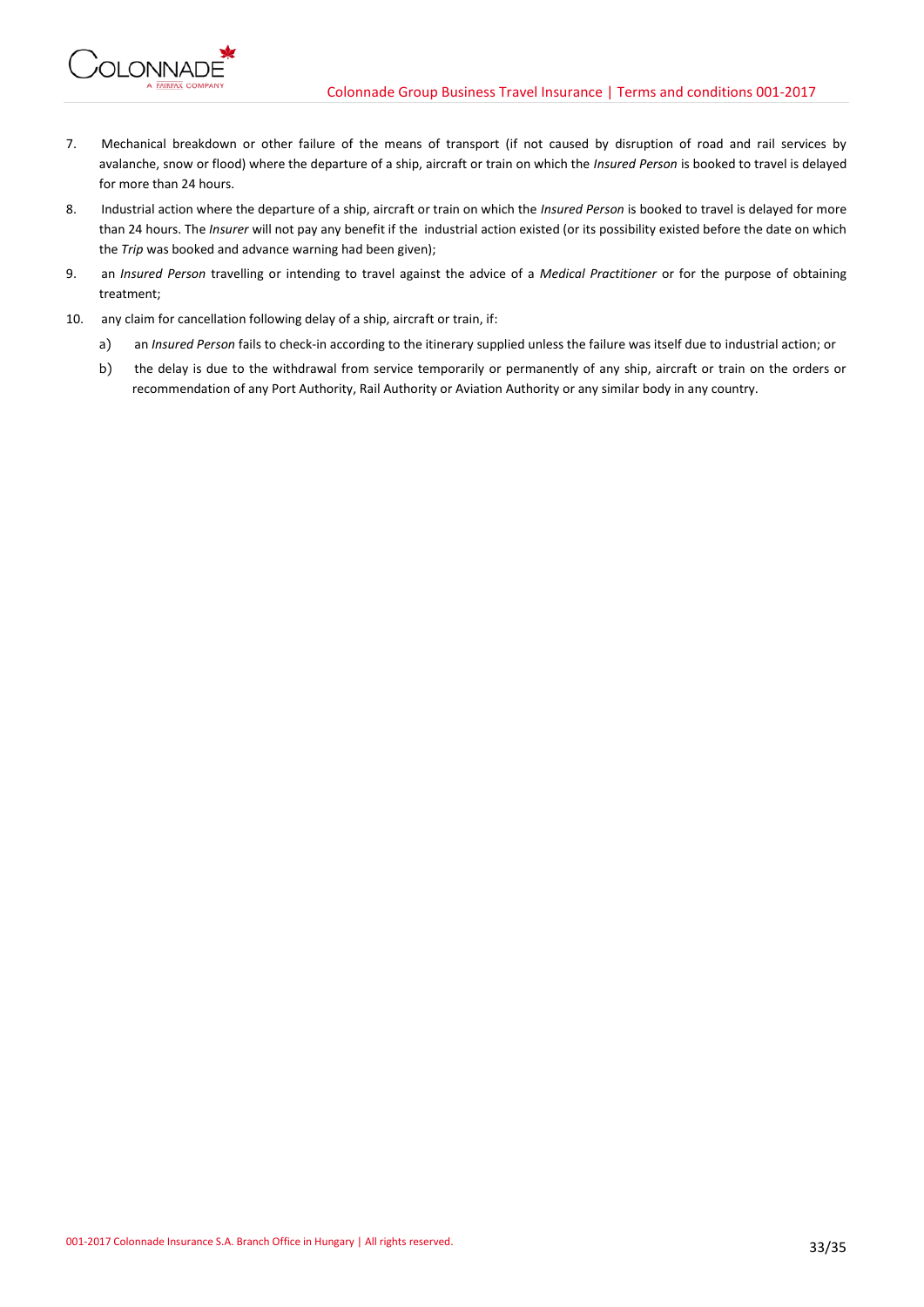

#### **Section B5 - Hi-jack, Kidnap, Kidnap for Ransom Consultants Costs, Hostage**

The *Insurer* will pay 60.000,-HUF to the *Insured Person* or *Beneficiary* for each complete day that an *Insured Person* is forcibly or illegally detained as the result of a *Hi-jack*, *Kidnap* or being taken *Hostage* which starts during the *Period of Insurance* up to the *Sum Insured* in the *Schedule*. The *Insurer* will pay up *to Sum Insured* stated on the *Schedule* in respect of Kidnap for Ransom Consultant Costs.

## **Definitions applicable to Section B5**

## *Hi-jack*

The unlawful seizure of, or wrongful taking control of, an aircraft, ship or train in which an *Insured Person* is travelling.

# *Kidnap*

The seizing, detaining or carrying away by force or deception of one or more *Insured Persons* (except a *child* by its parent or guardian) by a third party without the consent of an *Insured Person* and without lawful excuse.

## **Kidnap for Ransom**

Kidnap for Ransom means any event or connected series of events of seizing, detaining or carrying away by force or fraud of one or more Insured Persons (except a child by it's parent or guardian) for the purpose of demanding monetary or financial gain.

## *Hostage*

The detention of an *Insured Person* by a third party who threatens to kill, injure or continue to detain an *Insured Person* in order to compel a state, international organization or person to do or abstain from doing any act.

## **Consultant costs**

Consultant Costs mean reasonable fees and expenses of the Insurer's chosen Consultants incurred during response to a Kidnap for Ransom, including but not limited to costs of travel, accommodation, qualified interpretation, communication, and payments to informants.

# **Exclusions applicable to Section B5**

The *Insurer* will not be liable for any claim that is the result of:

- 1. The fraudulent, dishonest, or criminal acts of the *Policyholder* or the *Insured Person*, or any person authorised by the *Policyholder* or the *Insured Person* to have custody of ransom monies. This exclusion will not apply to the payment of ransom monies by the Insured in a situation where local authorities have declared such payment illegal.
- 2. A *Policyholder* who has had kidnap insurance cancelled or declined in the past.
- 3. Any claim for an Insured Person within the Insured person's *Permanent Country of Residence.*
- 4. Any *Kidnap for Ransom* which occurs in Afghanistan, Algeria, Chad, Chechnya, Colombia, Congo, Iraq, Israel (West bank and Gaza), Ivory Coast, Nigeria, North Korea, Philippines, Saudi Arabia, Somalia, Sudan.

Valid from April 1<sup>st</sup> 2017